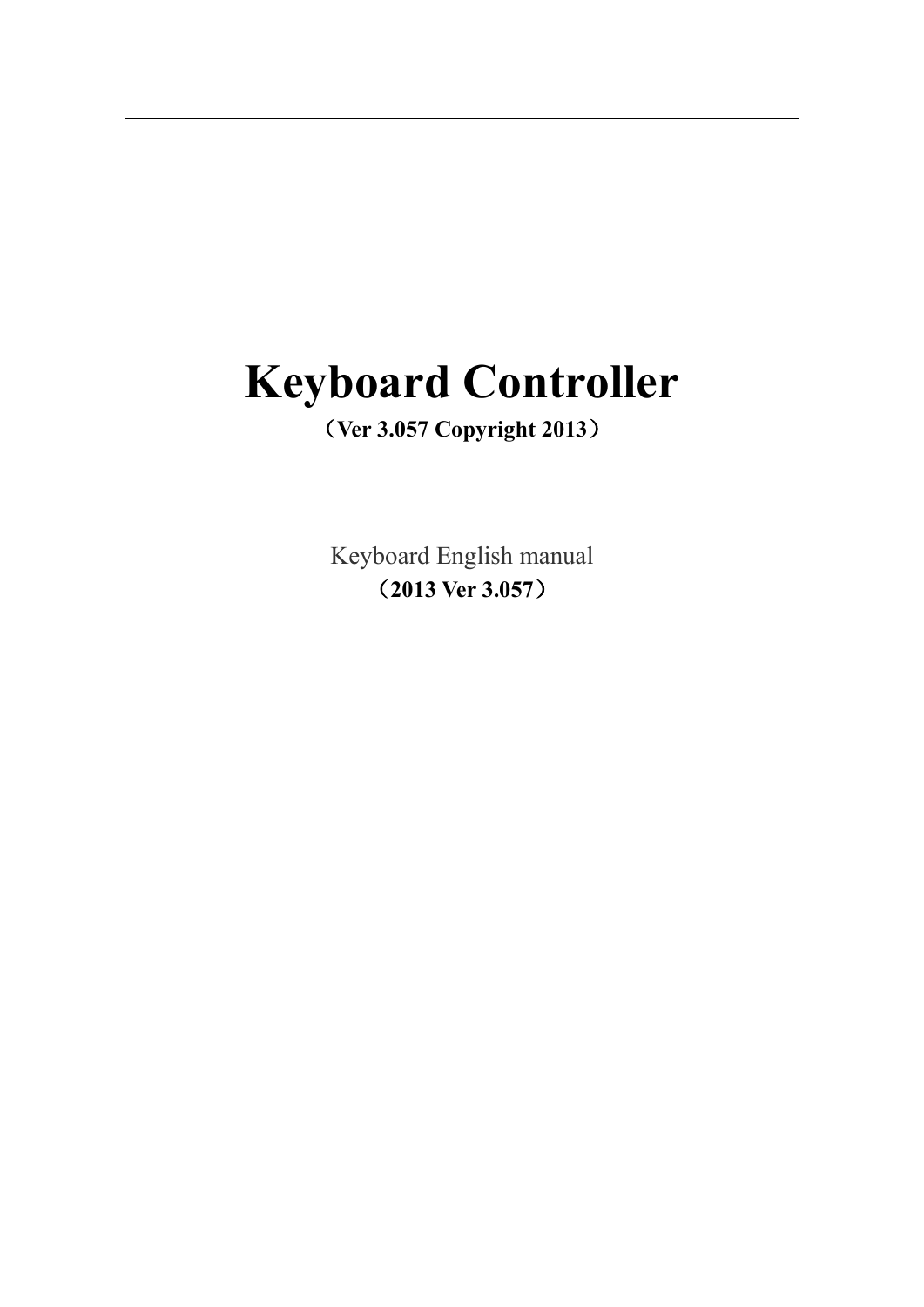# **Contents**

| Chapter 2: The keyboard connection diagram and setting5       |  |
|---------------------------------------------------------------|--|
| 1. Keyboard and matrix composition system connection diagram5 |  |
|                                                               |  |
| 3. Multiple Keyboard DVR and matrix composition system 7      |  |
|                                                               |  |

### **Chapter 3: Control matrix switching / control system……………10**

| 2.11 | Control         | <b>DVR</b>        |
|------|-----------------|-------------------|
| 2.10 | <b>Keyboard</b> | <b>Operations</b> |
|      |                 |                   |
|      |                 |                   |
|      |                 |                   |
|      |                 |                   |
|      |                 |                   |
|      |                 |                   |
|      |                 |                   |
|      |                 |                   |
|      |                 |                   |
|      |                 |                   |
|      |                 |                   |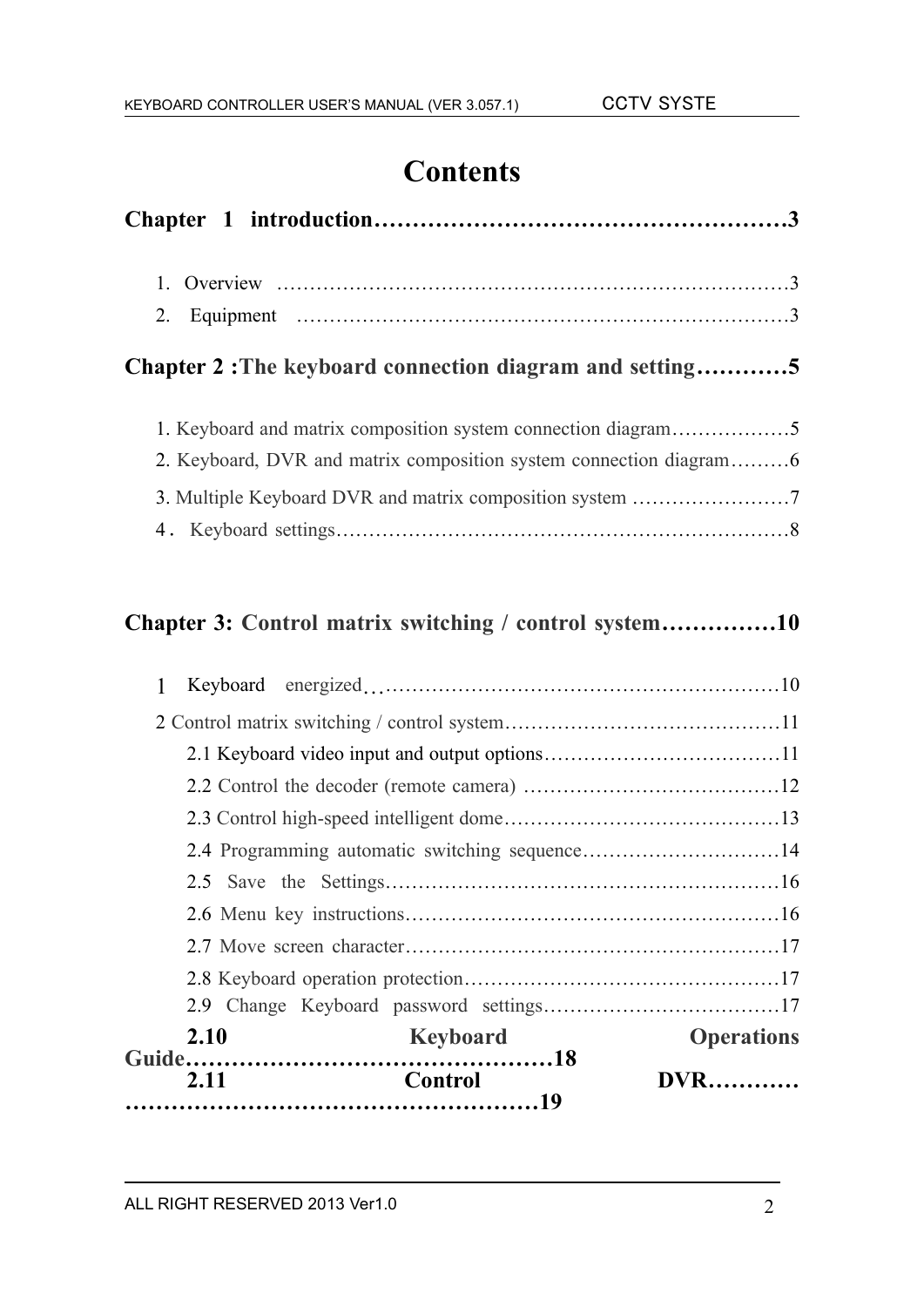**Chapter4:Individually controlled front-end devices ……………… 23**

# **Chapter 1 introduction**

#### 1 Overview:

The keyboard is a powerful multi-function operating keyboard the operational matrix switch / control various functions of the system, shell programming matrix system; variety of DVR functions with centralized control; high speed dome and decoder can directly control. Keyboard operation protective function.

#### 2 Equipment:

On the key marked with the two functions of English and (Chinese characters / symbols) meaning the English function is mainly used for the operation matrix system; Chinese characters / symbols function is mainly used to operate the DVR Operating DVR key functions see [keys with DVR feature comparison table operating matrix system key function following meanings:

| <b>CALL</b>           | <b>CALL</b> Preset               | <b>KPRESET</b>   | <b>Set Preset</b>                            |
|-----------------------|----------------------------------|------------------|----------------------------------------------|
| <b>KAUX)</b>          | auxiliary function               | <b>KHOTKEY 1</b> | shortcut key                                 |
| <b>KACK)</b>          | Confirm function                 | [Ptz]            | <b>DVR</b><br>operation<br>state<br>PAN/titl |
| <b>K</b> MON <b>J</b> | Monitor<br>Choose<br>Screnn      | <b>CAM</b>       | Choose Camera                                |
| <b>[ON]</b>           | On subsidiary switch             | <b>【OFF】</b>     | off subsidiary switch                        |
| <b>CLOSE</b> 1        | the<br>Close<br>lens<br>aperture | <b>[OPEN]</b>    | open the lens aperture                       |
| <b>(NEAR)</b>         | adjust focus $(+)$               | <b>[FAR]</b>     | adjust focus $(-)$                           |
| <b>KWIDE)</b>         | panoramic images                 | <b>TELE</b>      | get a close-up image                         |
| <b>【Dvr】</b>          | Turn to DVR mode                 | <b>(Menu)</b>    | <b>DVR MENU</b>                              |
| <b>【Enter】</b>        | Confirm                          | 【Esc】            | <b>EXIT</b>                                  |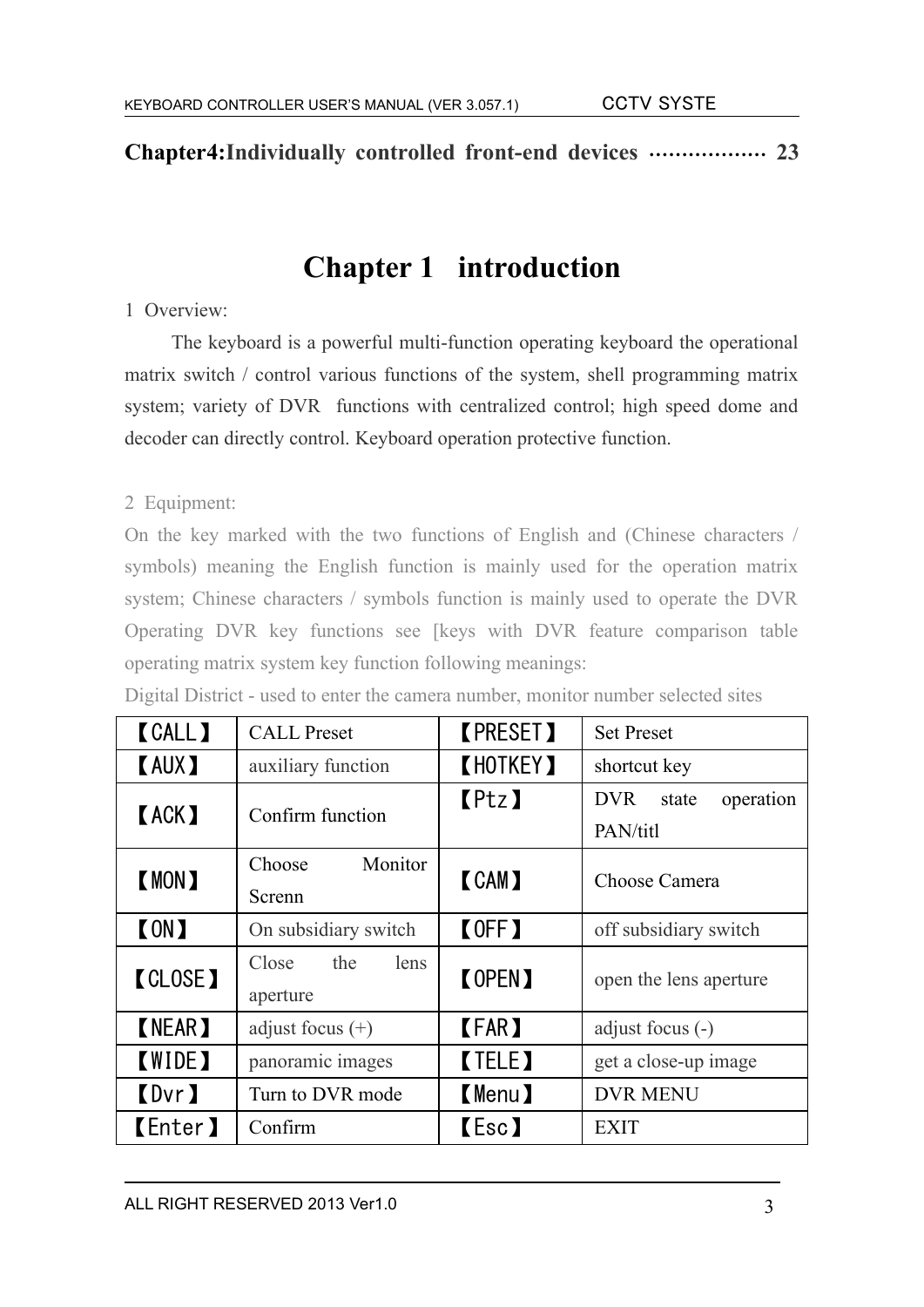| $\blacksquare$ | Multi-SCREEN         | $\odot$        | Monitor                   |
|----------------|----------------------|----------------|---------------------------|
| $\circledR$    | <b>Switch SCREEN</b> | $\blacksquare$ | Record                    |
| (M)            | Play/Pause           | $(\ast)$       | Fast-Forward              |
| $\blacksquare$ | Fast-Backward        | (M)            | Turn to the END frame     |
| (M)            | Turn to The Home     | joystick       | control head, down, left, |
|                | frame                |                | right and lens zoom       |
| $[0]-[9]$      | Input figure         |                |                           |

Note:

After power keyboard, input keyboard address will automatically find the host matrix; matrix host is not found within 2 seconds automatically to normal operation, the baud rate of the keyboard this time, the agreement is the last set of parameters, such as To change, please press the "digital 995 keys  $+$  AUX key" re-set into the keyboard menu (save the settings need to re-power).

When keyboard, DVR matrix host co-exist in a system .the DVR and keyboard communication baud rate must be 9600bps, otherwise DVR cannot be operated. When a system exists only keyboard, DVR the two devices must be the same baud rate and protocol.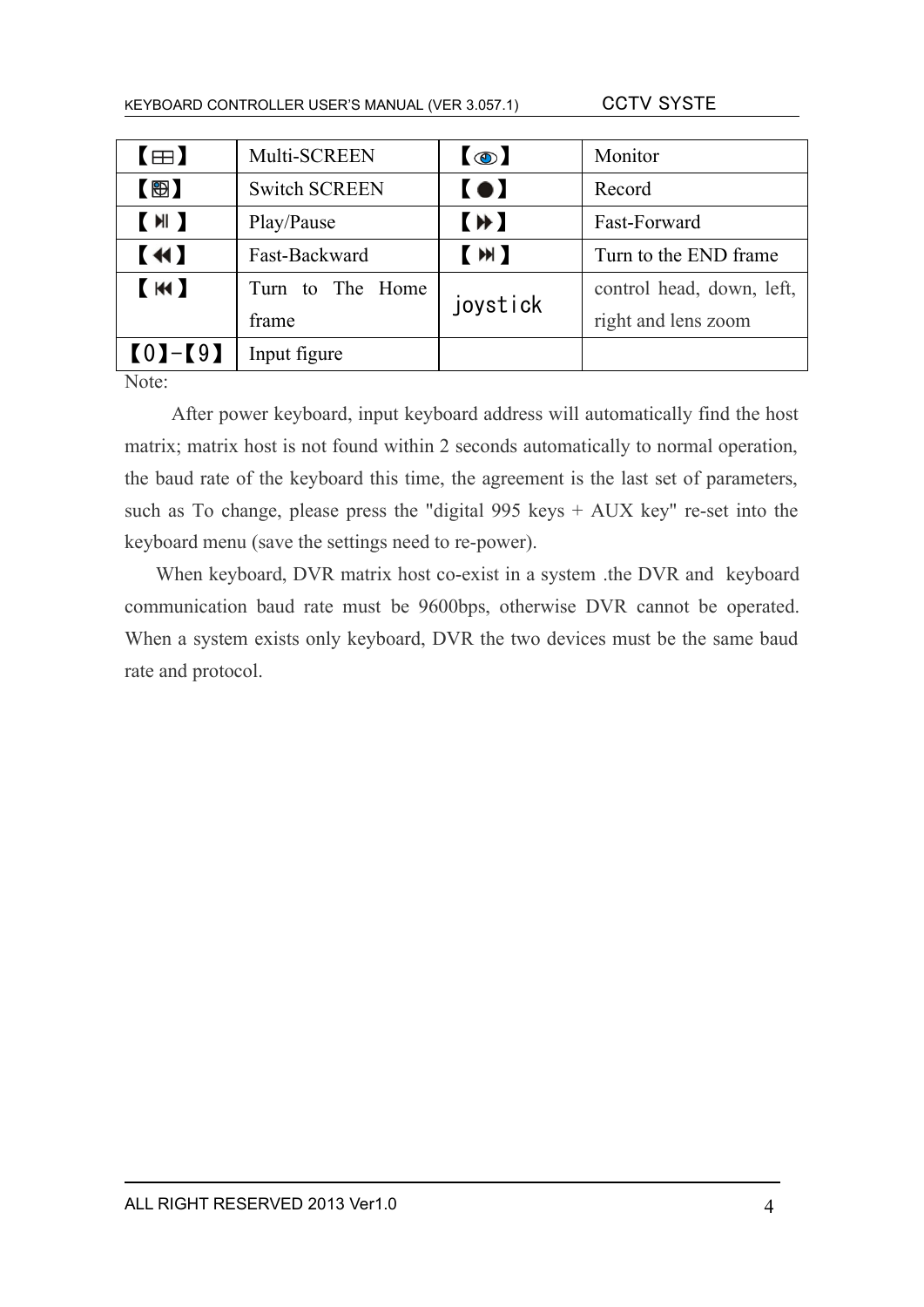



Keyboard panel Figure

**1**:**RS232Rx**(**vacancy**) **3**:**RS232Tx**(**vacancy**) **2**:**RS485B 4**: **RS485B**

**5**:**GND 6**:**GND 7**:**DC9V 8**:**DC9V**

# **Chapter2 The keyboard connection diagram and setting**

**Matrix Switching System**

Keyboard rear view

ALL RIGHT RESERVED 2013 Ver1.0 5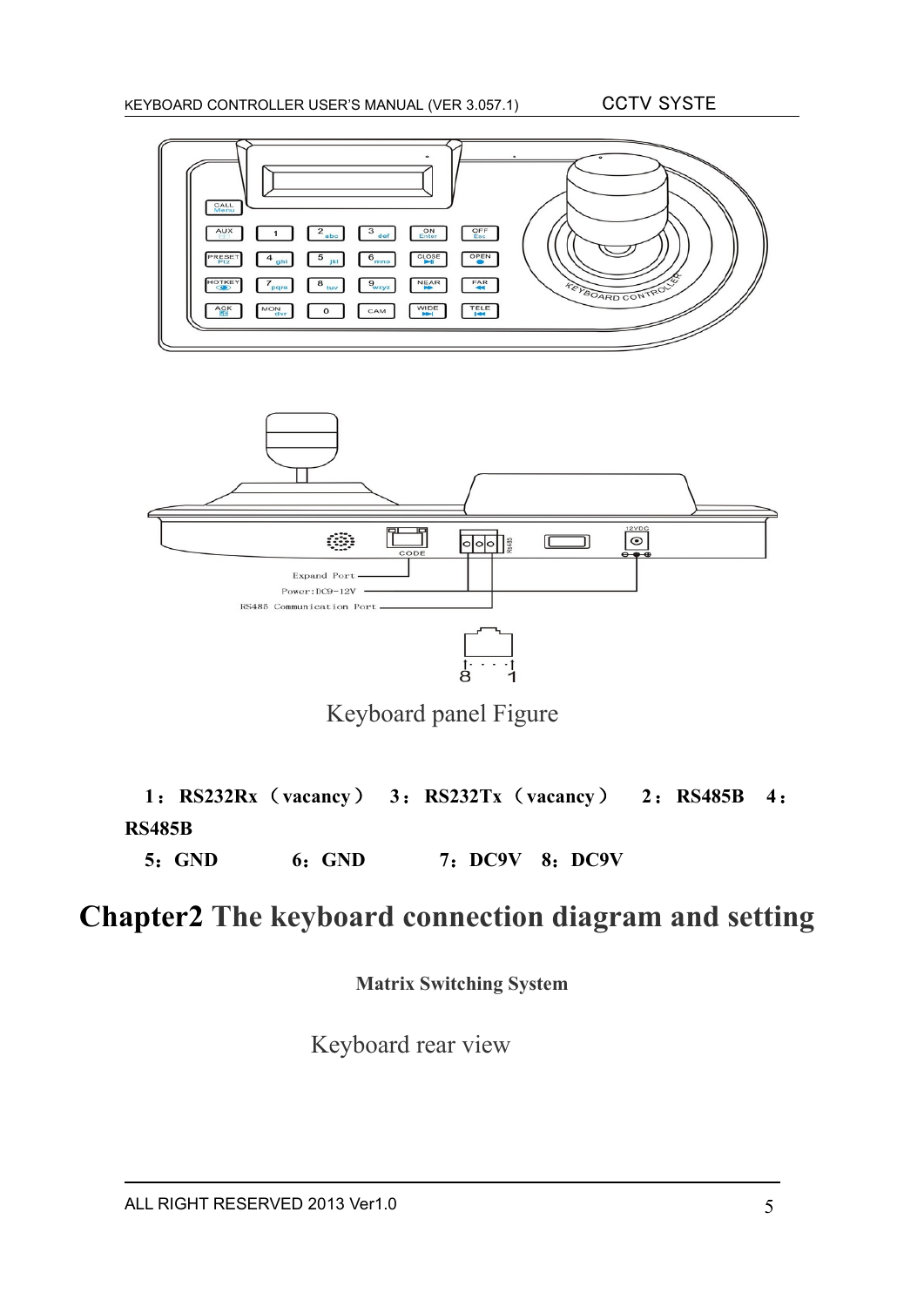

#### **Note:**

In this system, the electric keyboard will automatically find the host. Not found within two seconds, check the communication line.

**2 Keyboard, DVR, the composition of the host matrix system connection diagram**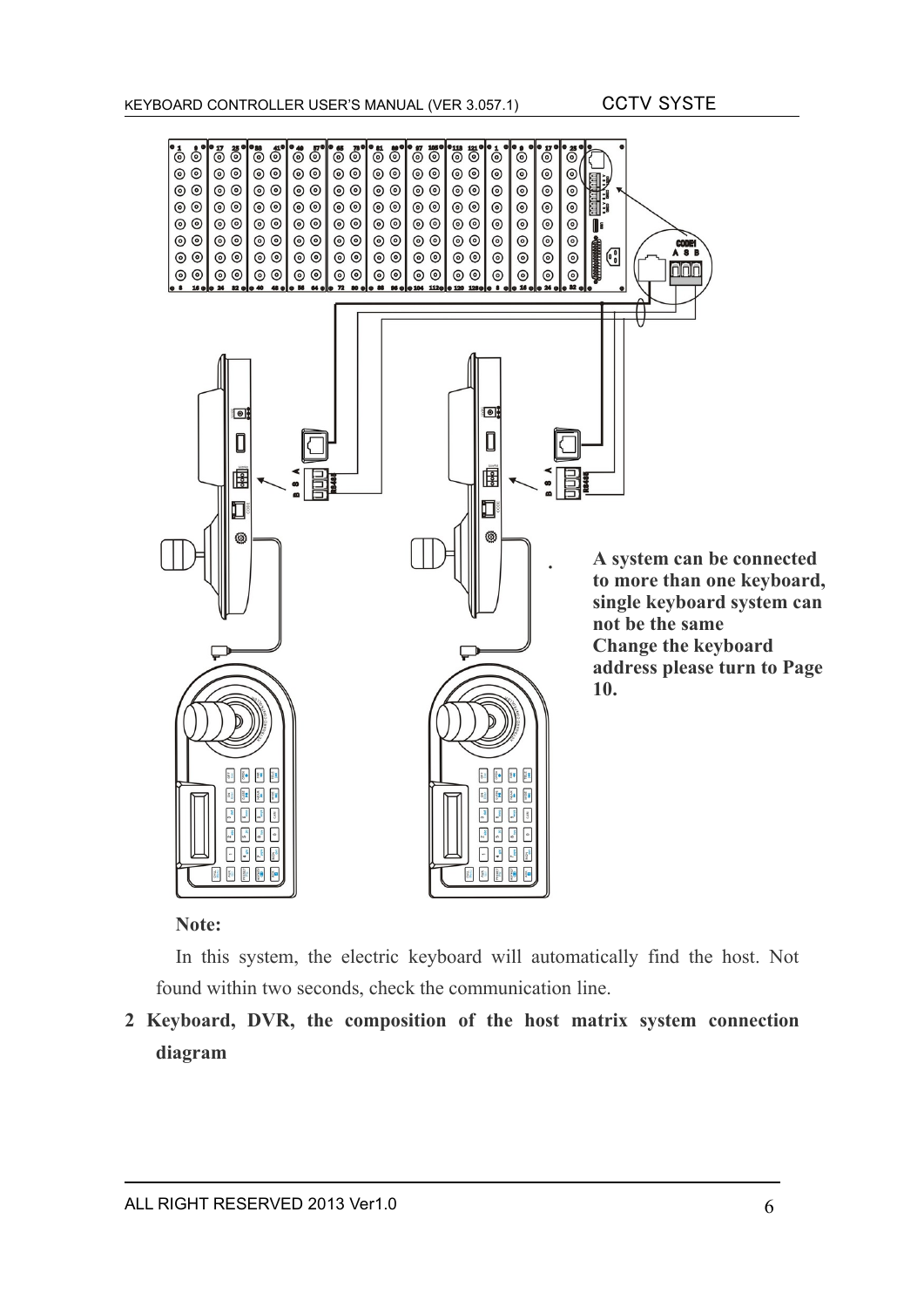

Matrix host or the multiple keyboard system, DVR and keyboard communication baud rate must be set to 9600bps, to control DVR agreements in the keyboard menu, select.

None matrix and only a keyboard to control the DVR system, the baud rate of the keyboard and the agreement must be consistent with the DVR, code converters can be removed.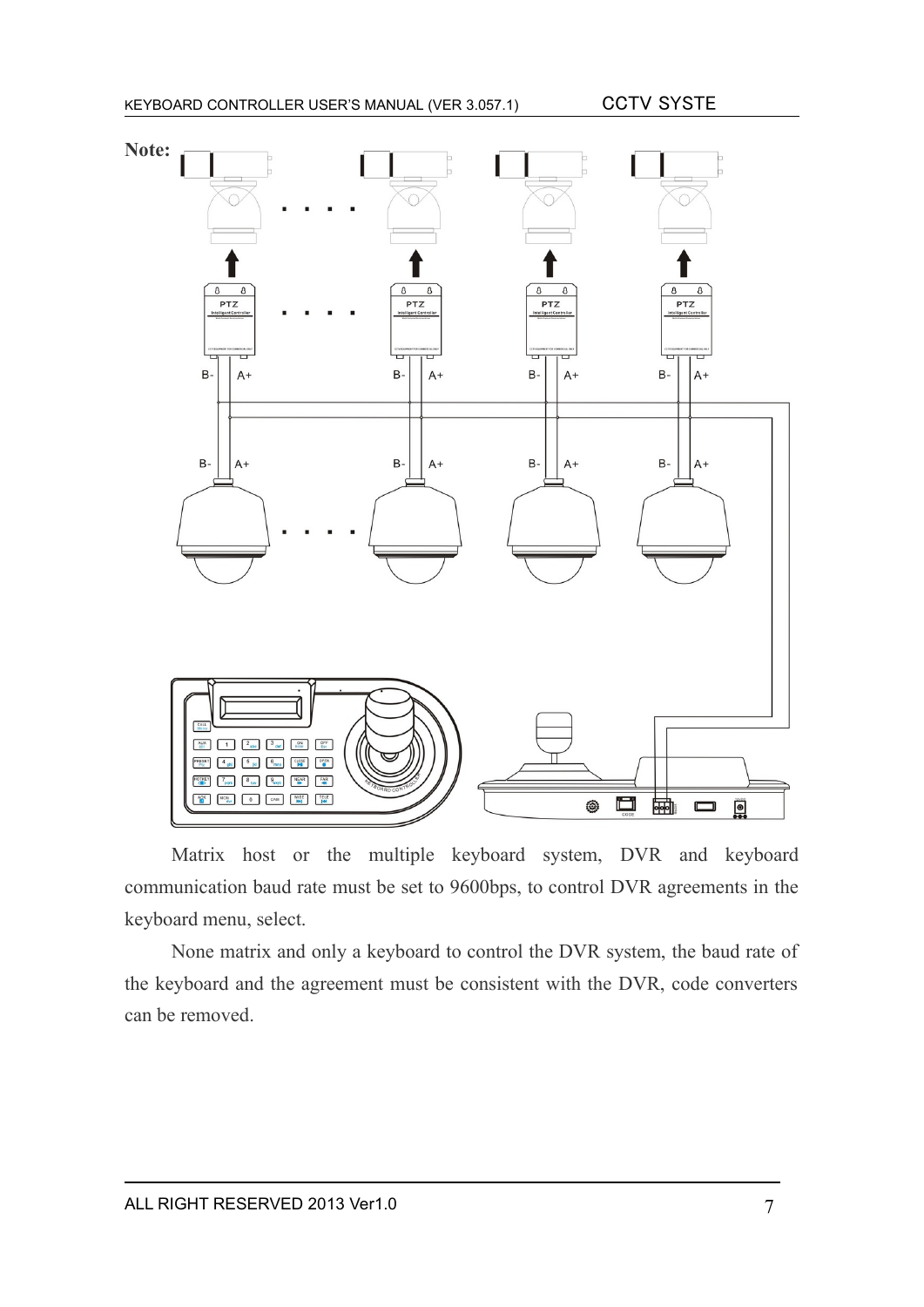

#### **3. Multiple keyboard, DVR , PTZ camera component systems**

#### **Note:**

In this system, keyboard, DVR and PTZ camera communication baud rate must be the same. "In the Keyboard menu" 995 + AUX parameters baud rate port protocol agreement with the PTZ camera; the parameter entry DVR: This agreement is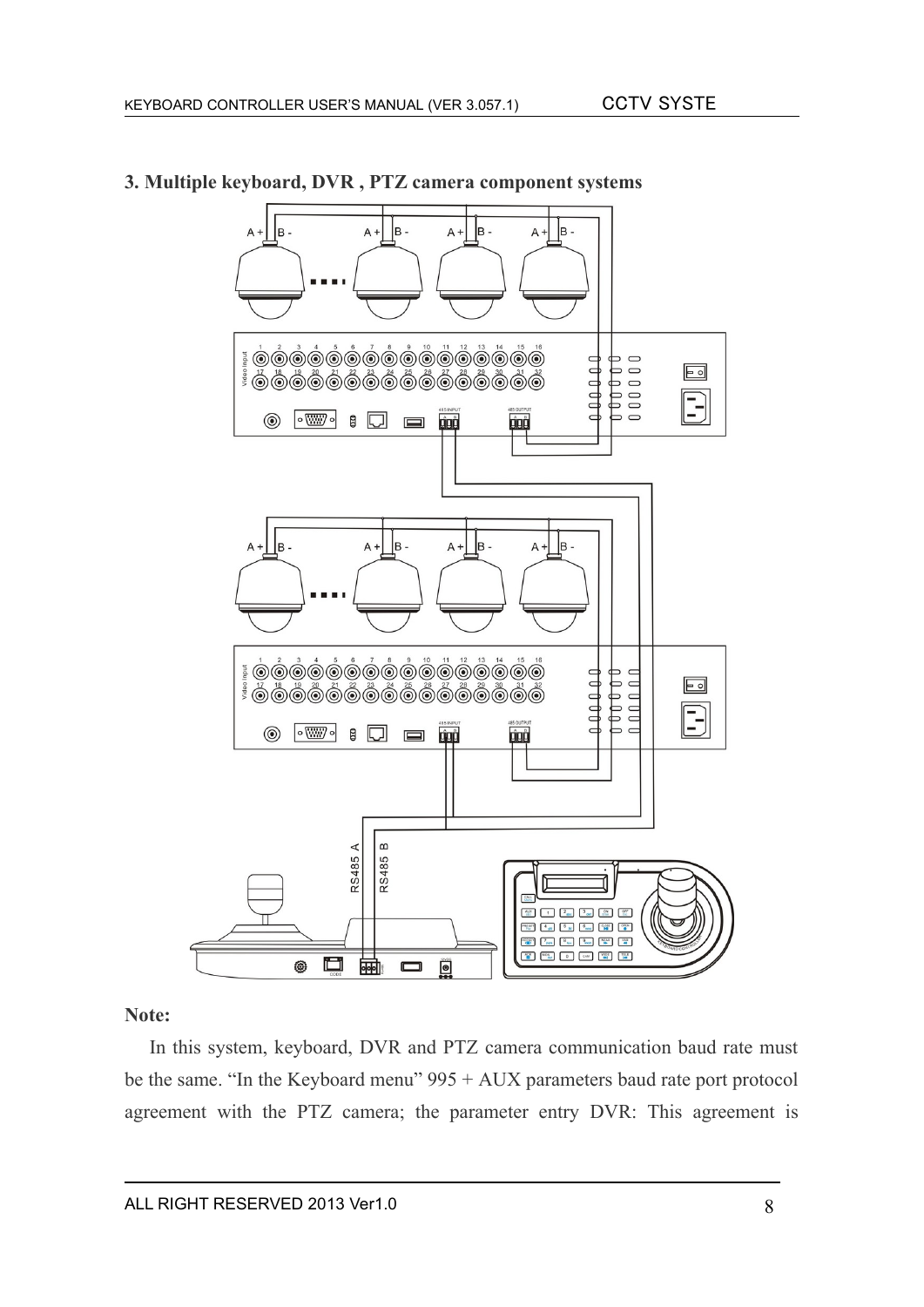consistent with the embedded DVR protocol. Set specific reference to the Keyboard menu.

The keyboard can directly control PTZ, camera so, more convenient operation PTZ camera .

### **4. Keyboard settings:**

#### **4.1 Keyboard menu**

1. "995 + AUX", into the keyboard menu, as shown below (Figure 1-5):



(Figure1-5)

2 . If (Figure 1-5), select one chose to enter "1. BAUDRATE". As follows (Figure 1-6), require the user to select the baud rate



(Figure1-6)

3. Selecting the baud rate is completed, enter the dome PTZ protocols. As follows (Figure 1-7).

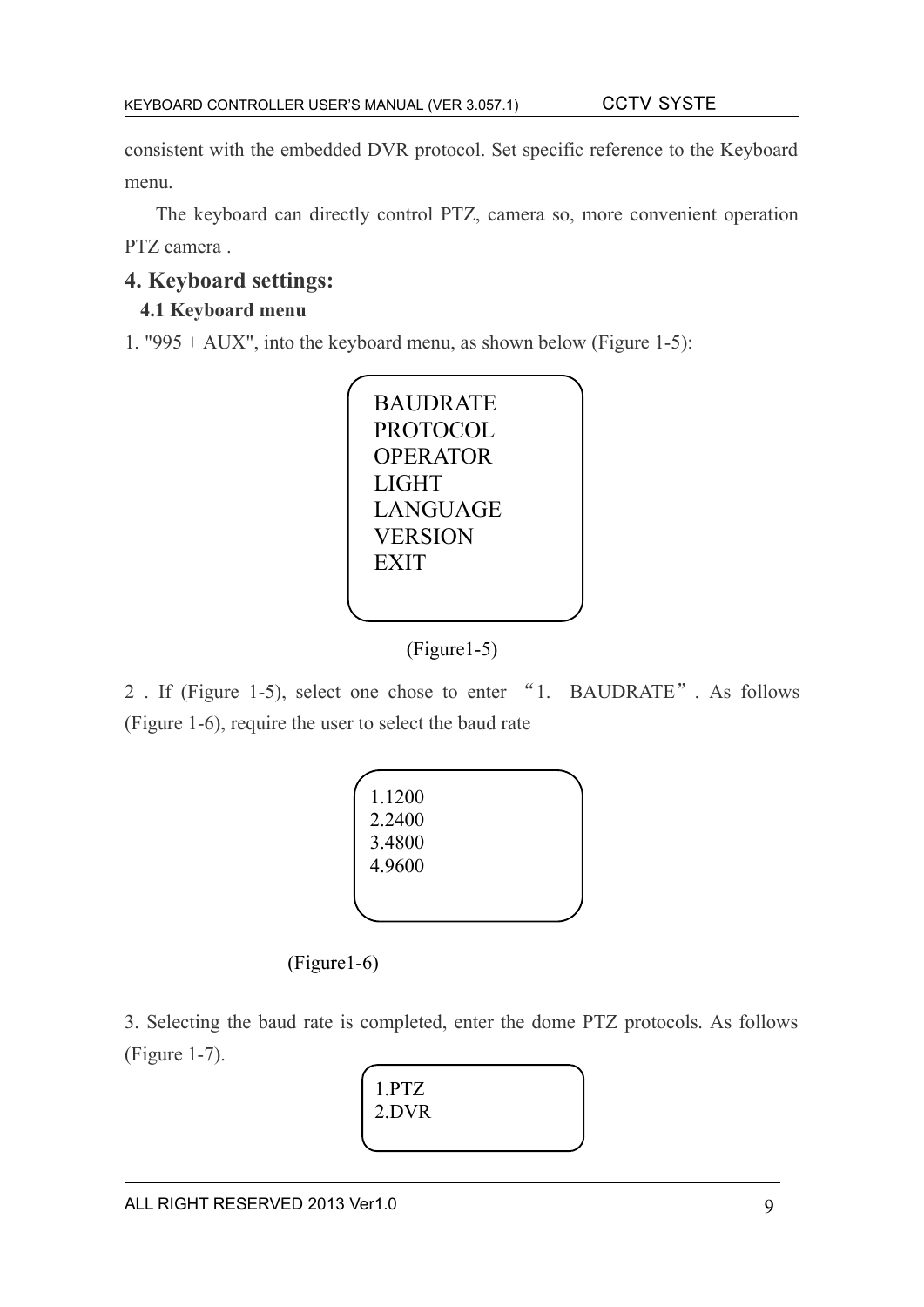(Figure 1-7)

Press "1" or Press "ON" to enter PTZ Sub-menu. As follows (Figure 1-8).





5. Selecting the baud rate is completed, go to the DVR to select the protocol. As follows (Figure 1-9).

| 1:HK DVR             |  |  |
|----------------------|--|--|
| 2:DH DVR<br>3:HB DVR |  |  |
|                      |  |  |
|                      |  |  |

(Figure1-9)

6.After setting,Press "OFF" exit this SUB-MENU,and go to main menu,choose "7. EXIT",Press "ON" key for confirm EXIT this menu. The screen display:

> DVR:001 CAM:0001 STOP ENT: 0000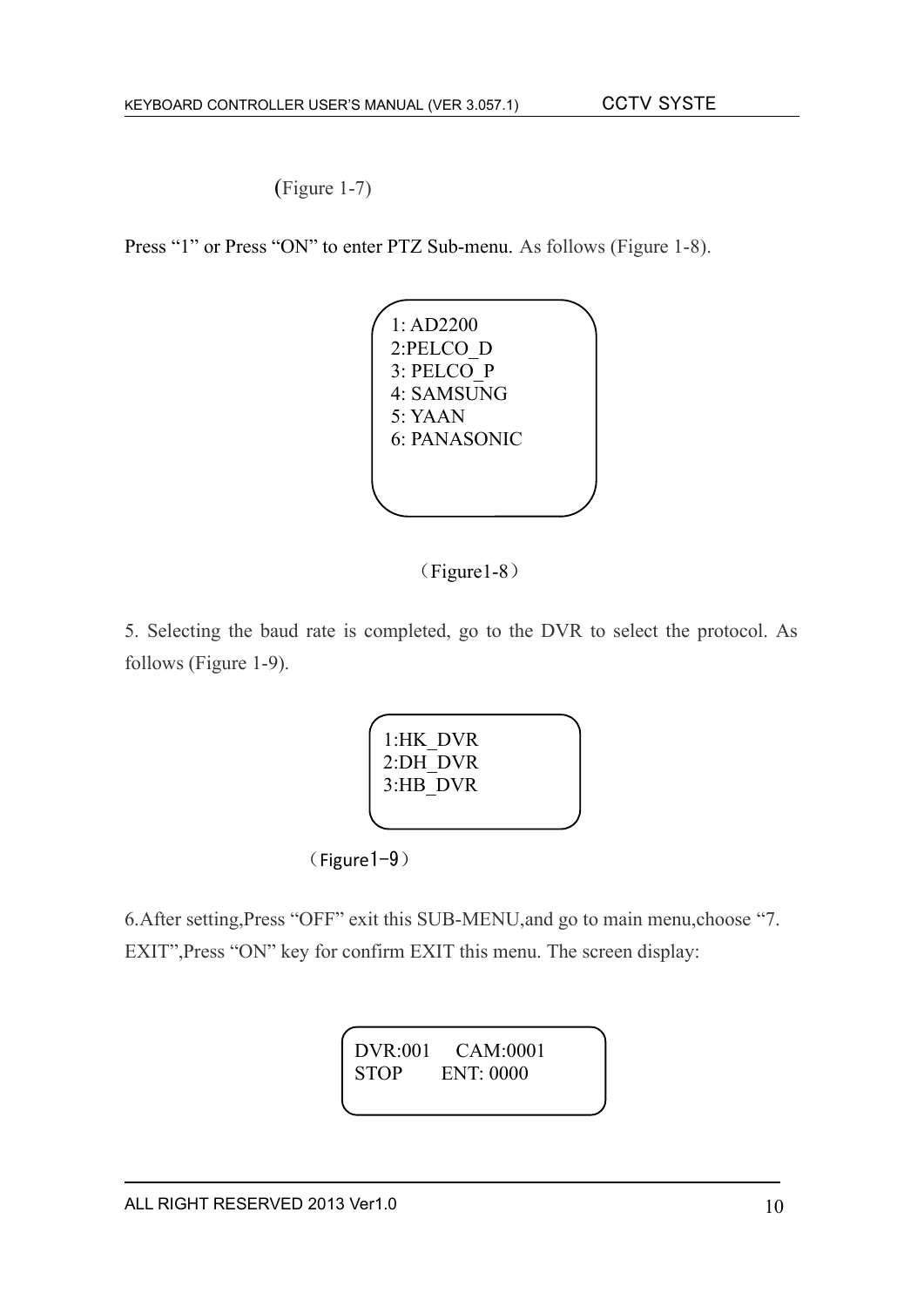(Figure1-10)

### **Chapter3 control matrix switching / control system**

#### **1. keyboard is energized:**

Matrix system connection: through the DC power connector or 8 core line altogether RJ45 interface powered by a 9V power supply. And 8-core wire properly connected the other end of the communication interface of the host matrix LCD screen displays the welcome page (Figure 1-1):



#### Figure 1-1

 Note: Keyboard address settings, please refer to the keyboard settings.If you want to change this keyboard's address, Please press "994"+"ACK", Input the Keyboard Number at this screen(Figure 1-2), The address range is  $0-32$ , The default address is "0".Remark:The address is lower,But it's jurisdiction is high-grade.



If successful connection matrix, the communication indicator flashing (CODE), and the LCD screen is displayed (Figure 1-3):



#### Figure 1-3

Asked to enter the 4 keyboard password (original password is "0000"), input: "\*\*\*\*" + ACK. The keyboard password input is correct CODE lights flashing,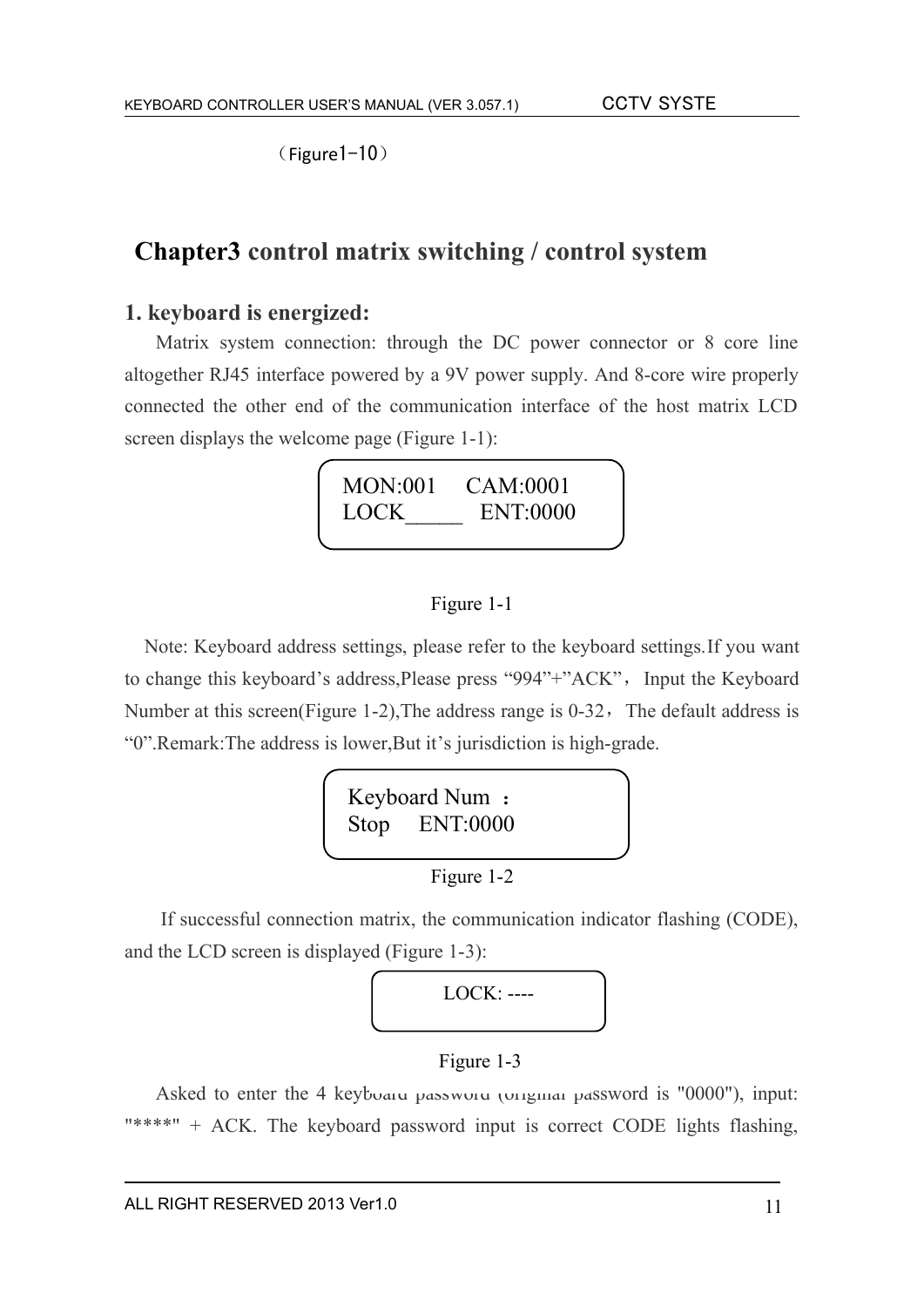keyboard and matrix in the control state.

CODE lights are not flashing or the LCD no such display, the matrix keyboard interface communication line might pick the wrong or no connection, please check the line of communication between the matrix and the keyboard is properly connected. Then restart the keyboard can be.

#### **2. Control matrix switching / control system**

The following features must be properly connected with the host matrix can be achieved

#### **2.1 Keyboard video input and output options:**

Keyboard must be effective connected with matrix, in order to operate the video select, choose the monitor then call the camera in order to achieve the operation of the camera

Example: the 2nd monitor up on the 6th of camera images.

1. Enter  $"2 + MON"$ .

2. Enter "6 + CAM".

2.1.0 Select the network matrix:

1. Enter the desired number of matrix (0-32),If the Matrix Site Number is "0",then the all Keyboard Address can control this matrix.

2. 2. Press the "AUX" key 5 second, then new matrix number will display on LCD. For example: to call the 2nd matrix.

1. Press 102 numeric keys

2. Press the "AUX" key 5 second.

In this case, the 2nd network matrix is a current controlled matrix

2.1.1 Tune a monitor to the keyboard

1. Enter desired monitor number in the keyboard digital area

2. Press the MON key, then LCD Monitor: The display area shows the number of new input monitor.

For example: call on the 2nd monitor.

1. Press 2 numeric keys.

2. Press the MON key.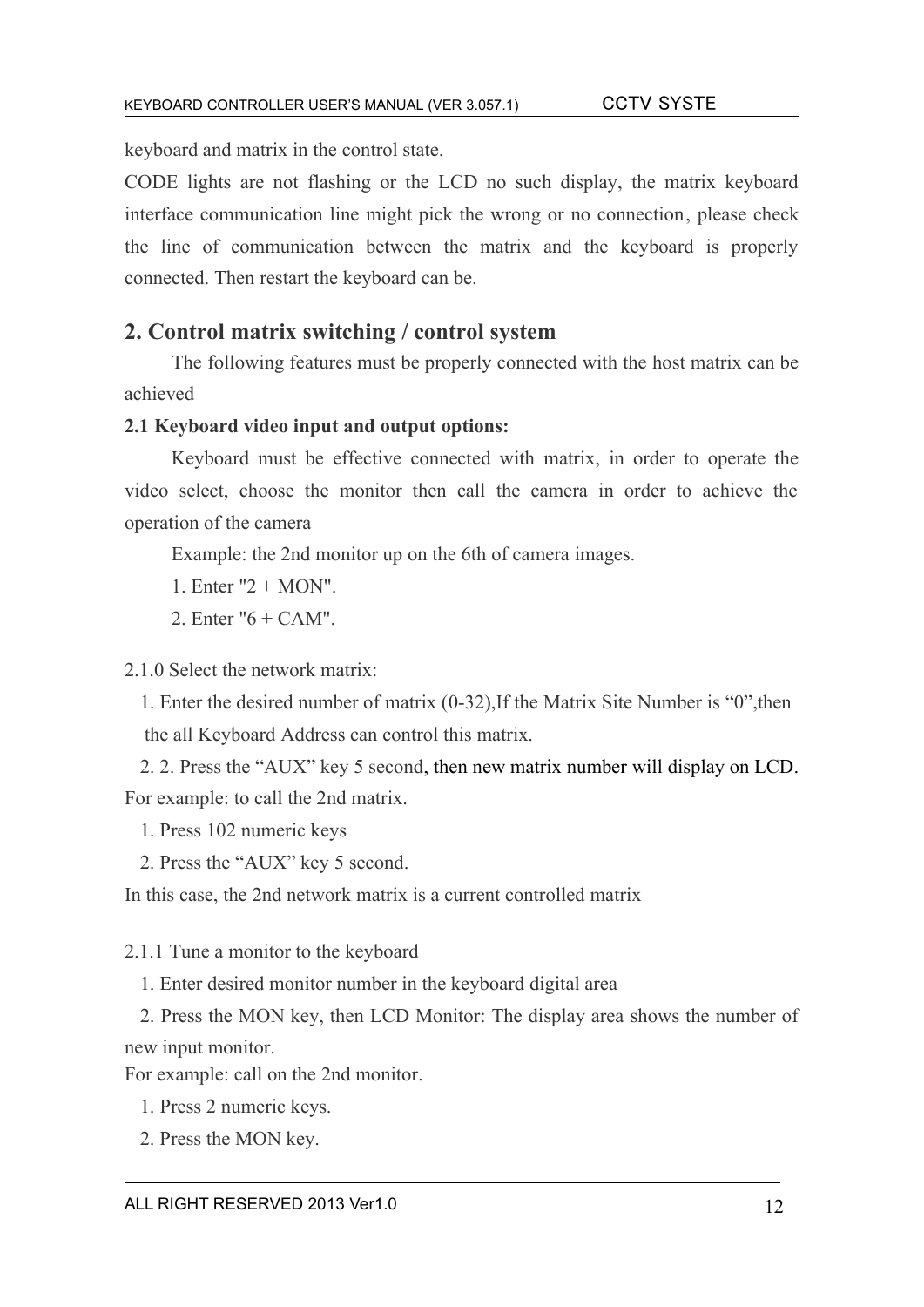In this case, the 2nd monitor is current controlled monitor.

2.1.2 Call a camera to the controlled monitor:

Enter desired camera number in the keyboard digital area (make sure there are video signals for that number).

Press CAM key No display on the keyboard, the user can check the operation by state character of monitor and number of camera

In this case, the camera picture should be switched to the designated monitor. For example: call 1 camera displayed on the 2nd monitor.

- 1. Press 2 numeric key
- 2. Press the MON key
- 3. Press 1 numeric key
- 4. Press "CAM"

Then 2nd monitor display 1st camera picture

#### **2.2 control the decoder (remote camera):**

The operation of the camera pan and tilt, lens, preset and auxiliary functions work when the camera is raised to a controlled monitor.

If the camera is programmed not to control, keyboard control of the camera will be invalid.

#### 2.2.1 Operating PTZ:

1. Call the controlled camera to the controlled monitor.

2. Move and keep the operation lever to the direction of PTZ movement, then can move the PTZ, the speed of movement of the vector PTZ proportional to the degree of deviation of the operating lever, the operating lever farther off-center position, the pan speed of moving faster.

3. The operating lever back to the center position, PTZ stops turning.

#### 2.2.2 Lens control:

The right of the keyboard, a set of buttons to control the camera lens of variable, these buttons: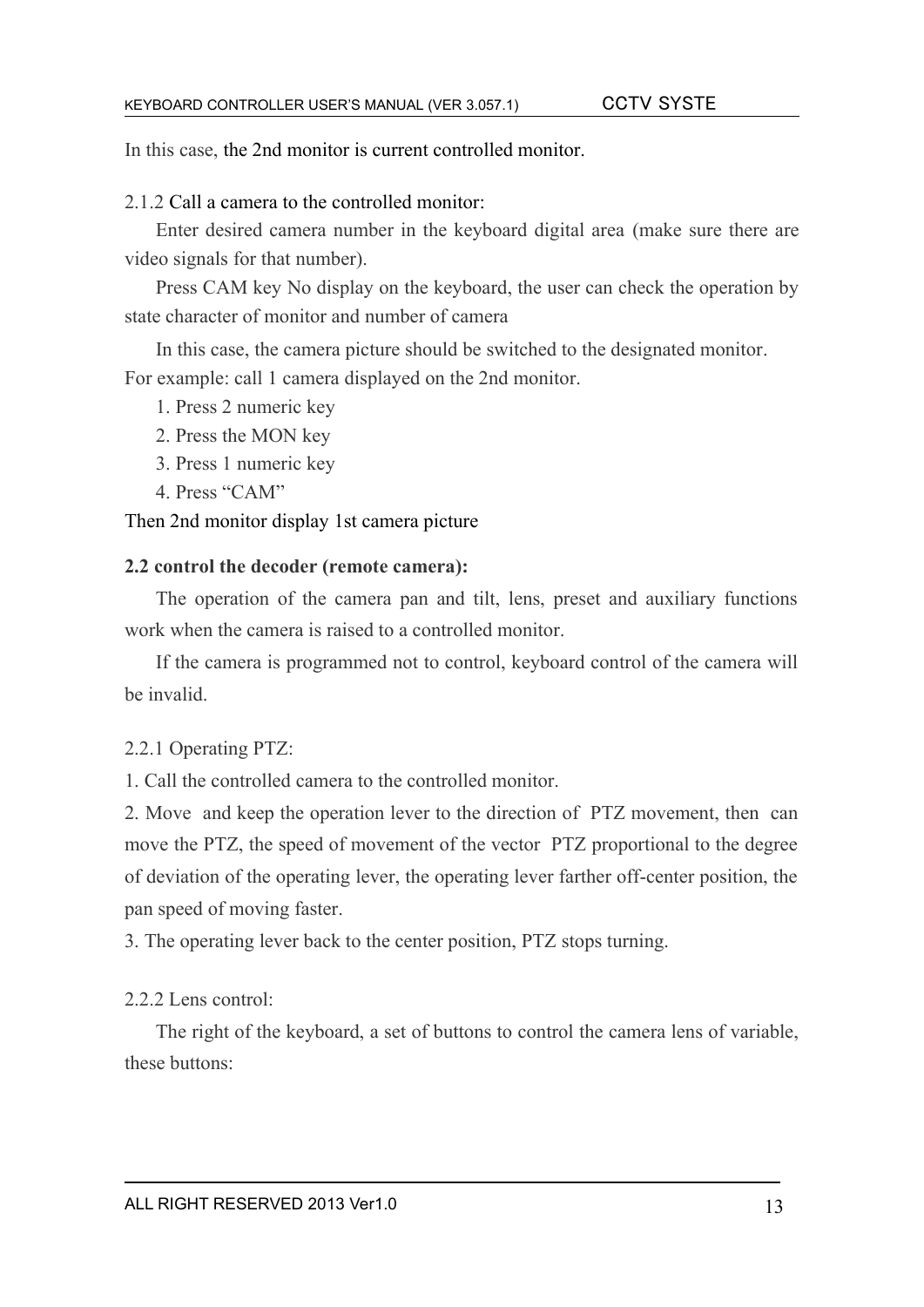CLOSE / OPEN for the lens aperture electric remote control. Through these two buttons can change the amount of light entering the lens, so as to obtain the moderate video signal level.

NEAR / FAR for lens focus control, make the image clear.

WIDE / TELE used to change the focal length of the lens, to obtain a wide-angle or close-up picture.

Operation:

1. Call the controlled camera to the controlled monitor.

2. Press the lens function key you want to operate, you can control the lens.

3. Release the button to stop the lens operation.

2.2.3 Operating standby (auxiliary) function:

AUX ON / OFF key of the keyboard control standby (auxiliary) function,

specific standby function and function number:

 $1 + AUX + ON / OFF$  decoder auxiliary on / off;

 $2 + AUX + ON / OFF$  decoder Auxiliary 2 on / off;

 $4 + AUX + ON / OFF$  decoder auxiliary lighting on / off;

 $5 + AUX + ON / OFF$  the camera power on / off;

 $6 + AUX + ON / OFF$  decoder alarm probe power on / off;

Operation:

Call the controlled camera to a controlled monitor, enter the desired operation of the auxiliary function number (1 - 6), the AUX key, press the ON button to open the auxiliary function or OFF button to turn the auxiliary function.

2.2.4 PTZ scanning functions: ( front-end equipment support)

Automatically scan:  $8 + AUX + ON / OFF PTZ$  Auto scan on / off.

Level limit scanning:

- 1. Call the controlled the camera to be controlled monitor.
- $2.9 + AUX + ON$  setting pan left limit, PTZ begins to rotate.
- 3. Press OFF settings dome's left position rotary head.
- 4.  $8 + AUX + OFF$  the PTZ level limit scanning to stop.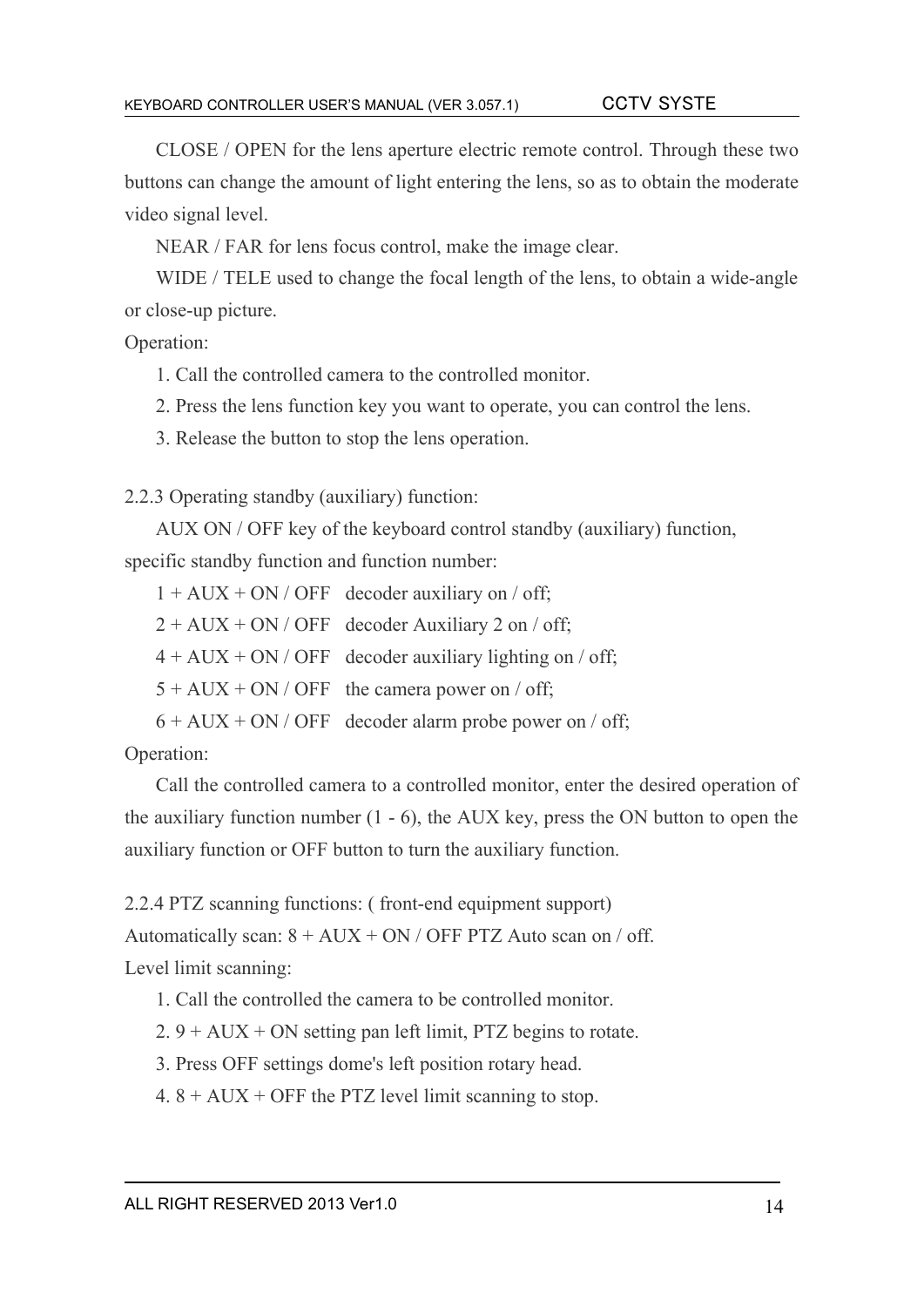#### **2.3 control high-speed intelligent dome:**

2.3.1 Variable speed horizontal and vertical movement:

The speed of movement of the vector speed dome proportional to the degree of deviation of the operating lever, the operating lever farther off-center position, the pan speed of moving faster.

2.3.2 Lens operation:

Operation CLOSE / OPEN adjust the lens aperture;

Operation NEAR / FAR to focus the lens;

Operating the WIDE / TELE, available panoramic or close-up image.

2.3.3 Settings preset:

Select the camera, rocker zoom operations such as adjusting the image, enter the self-defined preset number, and then press the PRESET key.

For example: Set the preset position No. 6

- 1. Adjust the image
- 2. Press 6
- 3. Press the "PRESET" key.

#### 2.3.4 Call preset:

Select the camera, enter the preset number, press the CALL button, the preset image displayed on the monitor. Prior did not set the preset image, the monitor image did not change.

#### 2.3.5 Clear preset:

Enter the preset number need to clear, press the CLEAR key, press CALL For example: Clear the preset position No. 5

1. 5 key

- 2. Press CALL
- 3. Press the "CLEAR" key.

2.3.6 HOTKEY shortcuts: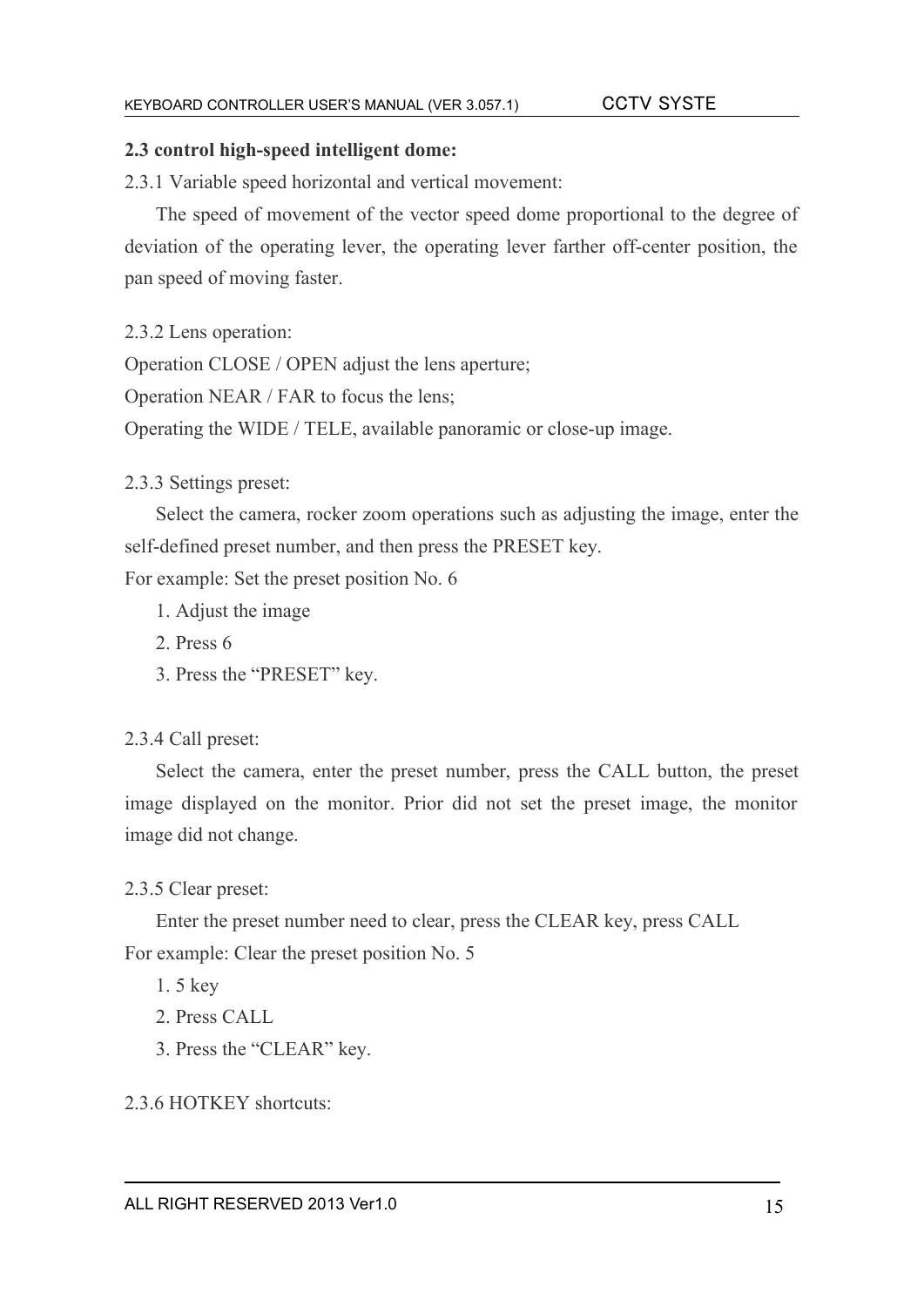The HOTKEY shortcuts is an editable smart key. designed according to the market a variety of speed dome .

Editing method according to the following steps:

First found function instruction of the speed dome that you want to call :

1. Input n (Instruction No.)

2. Set successfully by pressing the HOTKEY key 5 seconds

Next time, just press the HOTKEY key will be able to directly call the set function Note: the factory is set to the NO 1 group tour queue correspond to my company

#### **2.4 Programming automatic switching sequence:**

The monitor automatically switches through appropriate programming, so press the keyboard "100" + "AUX" key on the monitor automatically orderly display series of video input specified by the programmer. Automatic switching can be recycled repeatedly, may remain in a video input.

2.4.1 Monitor automatically switch the programming process as follows:

- 1. Call the monitor number. that need to be set automatically switch
- 2. Enter the starting automatically switch the camera number.
- 3. Enter end cameras automatically switch numbers.
- 4. Enter the time you want to stay seconds.

90+AUX stay 2 second

 91+AUX stay 5 second 92+AUX stay 8 second 93+AUX stay 10 second 94+AUX stay 20 second 95+AUX stay 30 second

5. Press "100"+"AUX",Monitor automatically switch starts running.

 Note: Press the keyboard 997 +AUX key. This step will remove the monitor original automatic switching sequence, save the existing monitor to automatically switch sequence.

6. Press N (non-zero number keys) +CAM key can be from the monitor to automatically switch the programming mode. The picture remains on the screen of the selected camera.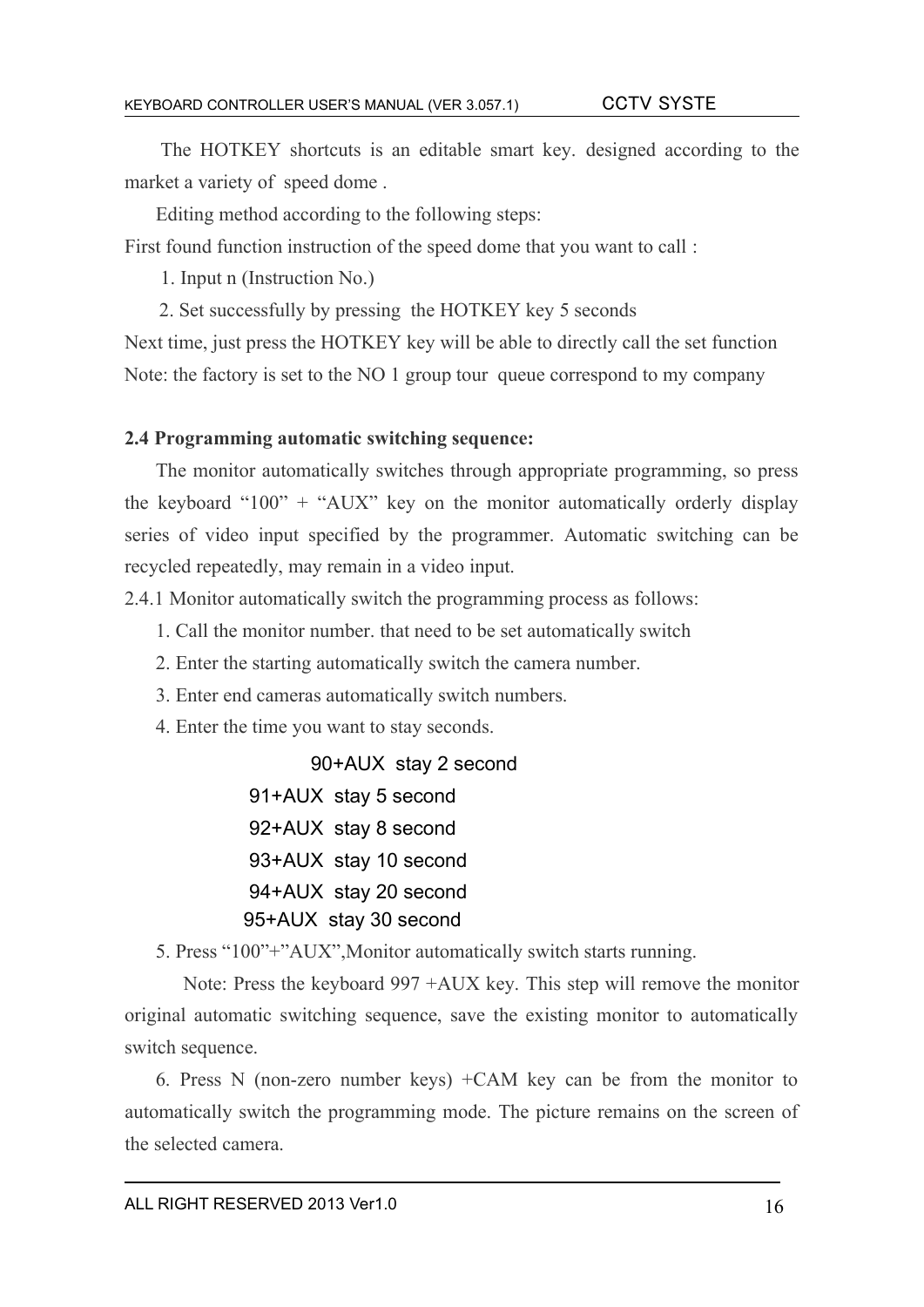Example: In the 3rd monitor switch 2 --- 5 camera screen to stay for four seconds:

3- MON. 2- ON. 5- OFF.

- 91-AUX
- 100- AUX.

2.4.2 add a camera programmed to automatically switch queue:

Proceed as follows:

1. Select the monitor number to be programmed, press number keys "MON";

2. Select the camera number you want to increase , press the number keys "ACK"<sup>+</sup>"ON" key:

2.4.3 Delete a camera programmed to automatically switch queue:

Proceed as follows:

1. Select the monitor number to be programmed, press number keys "MON;

2. Select the camera number you want to delete, press numeric keys +"ACK" key +"OFF" key;

2.4.4 Change automatically switches the camera in the residence time in the queue:

 90+AUX stay 2 second 91+AUX stay 5 second 92+AUX stay 8 second 93+AUX stay 10 second 94+AUX stay 20 second 95+AUX stay 30 second

2.4.5 Calls automatically switch:

- 1. Select the monitor number you want to run, press number keys "MON;
- 2. Enter "100" key +"AUX" key.

2.4.6 Stop automatically switches run:

Press N (nonzero numeric keys) +CAM key, you can stop the automatic switching of running, and stay for the show called camera screen.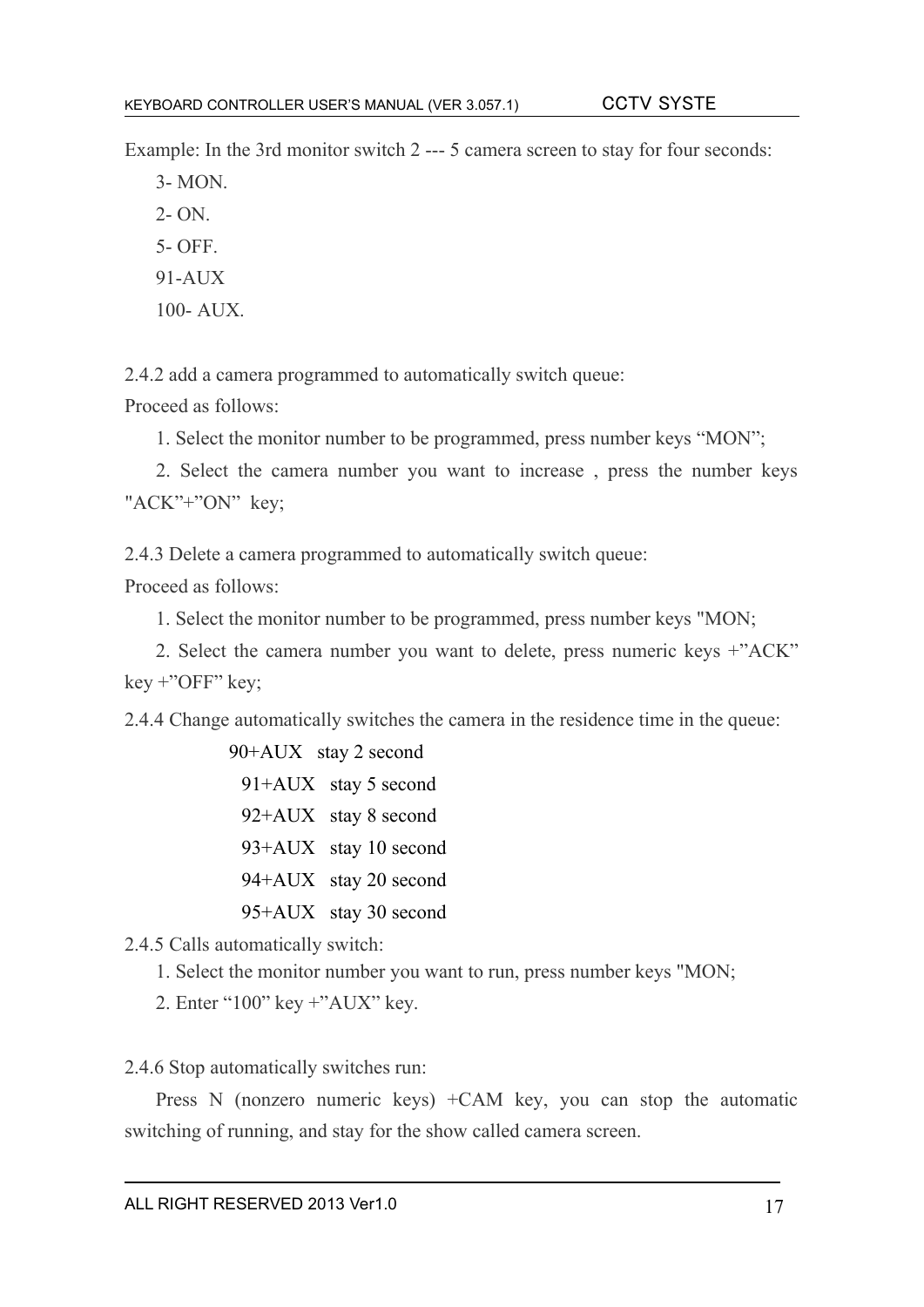Press "100" +"AUX" can continue to run automatically switch.

2.4.7 Display the Next picture/Last picture of switching queue:

Switch queue next image, press the "99" + "AUX" .Display the Last switch picture,Press "88"+"AUX".

#### **2.5 Save the settings:**

Free switching system, fortification, alarm output time, For reserved next boot, the following:

Press the keyboard "997" +AUX" button.

#### **2.6 Menu key instructions:**

| Enter the menu programming $6+{\rm AUX}$    |
|---------------------------------------------|
| Exit the menu programming $0+AUX$           |
| ON key<br>Enter submenu                     |
| Exit the submenu<br>OFF key                 |
| Programming cursor up<br>joystick up        |
| Programming the cursor down joystick down   |
| The programming cursor left joystick left   |
| The programming cursor right joystick right |
| Programming previous page HOTKEY            |
| The programming next page<br><b>ACK</b>     |
| The programmed left page<br>4               |
| The programming right page<br>5             |
| Programming the numbers $0 - 9$ key         |

#### **2.7 Move screen character**

1. Call monitor number of which need to move character.

2. "996" +"AUX".

3. Operate the rocker. To the direction where you want to move the characters 4.Characters moves into place, according to the "996" +"AUX" key to exit the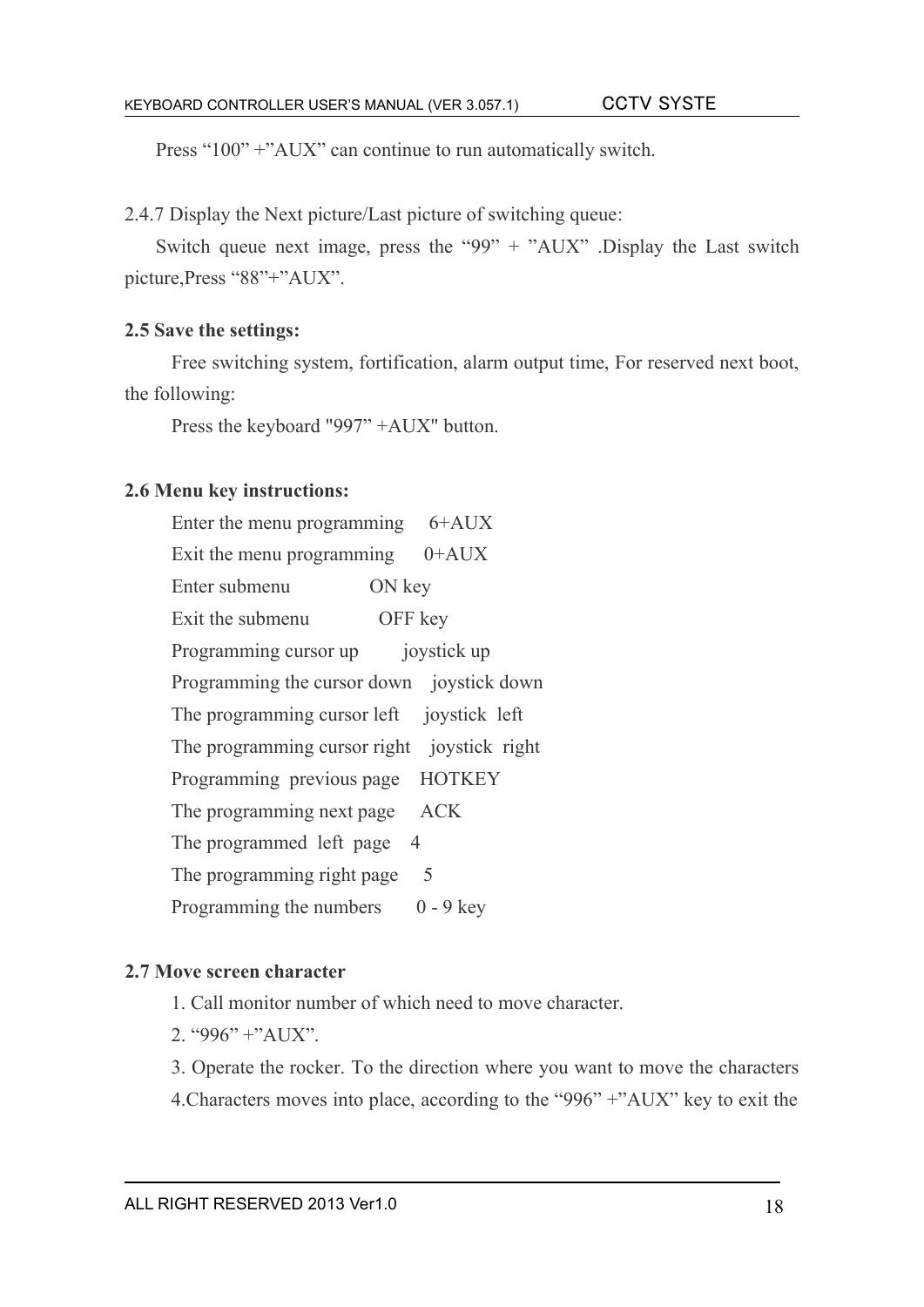on-screen character moving state

#### **2.8 keyboard operation protection:**

1. Keyboard operation is completed, in order to prevent illegal operations the keyboard can be put into operation protection state.

Operating method: press "991" +"AUX" key the LCD area. Will display password: ----

2. Unlock the keypad operation protection

Methods of operation: "\*\*\*\*" ACK

Note: the above operation LCD area only displays ----, the \*\*\*\* 4 keyboard password (original password is "0000")

#### **2.9 Change keyboard password settings:**

Keyboard password is limited to four digits, if you want to change the keyboard password, required to perform the following operations:

- 1. Input "990";
- 2. Press the "AUX" button;
- 3. Enter the four password "\*\*\*\*";
- 4. Press the "ACK" key.

Note: If you forget your password, you can check through the menu function within the matrix switching hosts KEYBOARD PASSWORD item

#### **2.10 keyboard operation guide:**

1 Select Monitor  $n + MON$  ("n" represents the number keys, the same below)

- 2 Select the camera n + CAM
- 3 free switching 100 + AUX

4 free switch start / end n MON n the ON / n OFF

5 free switching time 90+AUX stay 2 second

 91+AUX stay 5 second 92+AUX stay 8 second 93+AUX stay 10 second 94+AUX stay 20 second 95+AUX stay 30 second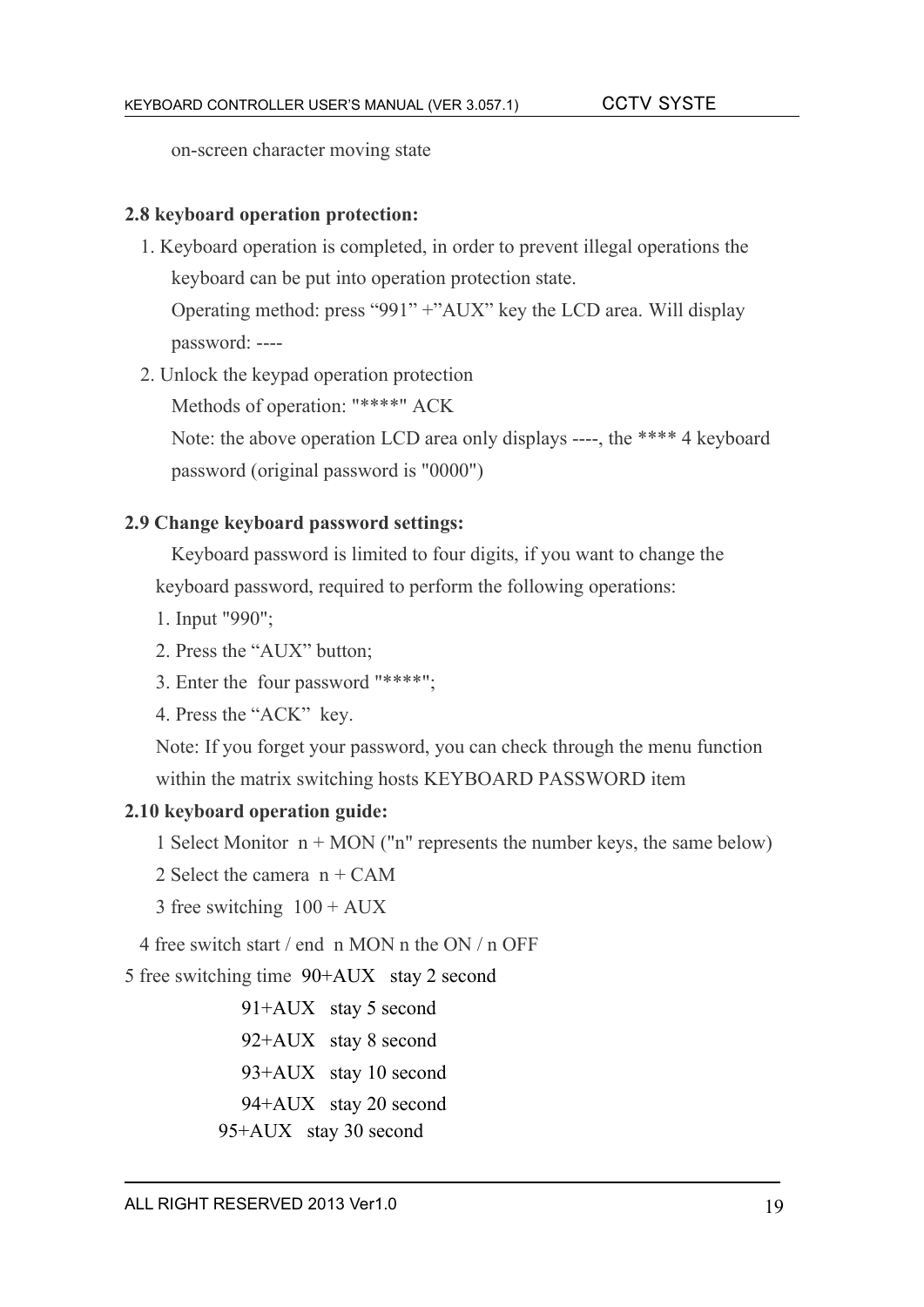#### KEYBOARD CONTROLLER USER'S MANUAL (VER 3.057.1)

|  | <b>CCTV SYSTE</b> |
|--|-------------------|
|--|-------------------|

| 6 shielded image $n + ACK + OFF$           |                                                                               |
|--------------------------------------------|-------------------------------------------------------------------------------|
| $7$ add images $n + ACK + ON$              |                                                                               |
|                                            | 10 Program Switch 101-132 + AUX the 1-32th Program Switch                     |
|                                            | Synchronous switch $201-232 + AUX$ the 1-32th Synchronous switch              |
|                                            | Groups switch $301-332 + AUX$ The 1-32th Groups switch                        |
| Stop Groups Hotkey                         |                                                                               |
| 11 last images / forward switch $88 + AUX$ |                                                                               |
|                                            | 12 next image / backward switching 99 + AUX                                   |
|                                            | 14 save the matrix setting state $997 + AUX$                                  |
| 15 fortification                           | 501-599+AUX+ON the $1-99th$ Alarm on                                          |
| 16 Disarm                                  | 501-599+AUX+OFF the 1-99 <sup>th</sup> Alarm OFF                              |
|                                            | 500+AUX+ON/OFF Open/Close All Alarm                                           |
| 17 Keyboard Address                        | 994+AUX N + ACK                                                               |
|                                            | 18 move characters 996+AUX+ joystick                                          |
| 19 PTZ direction                           | $n + CAM + joystick$                                                          |
| 20 Iris- $/ +$                             | n +CAM CLOSE / OPEN                                                           |
|                                            | 21 Focus - $/ +$ $n + CAM NEAR / FAR$                                         |
|                                            | $22$ Zoom - $/$ + $n +$ CAM the WIDE / TELE                                   |
|                                            | 23 auxiliary 1 On / Off $1 + AUX ON / OFF$                                    |
|                                            | 24 auxiliary $2 \text{ On } / \text{ Off}$ $2 + \text{AUX ON } / \text{ OFF}$ |
| 25 auxiliary lights on / off               | $4 + AUX ON / OFF$                                                            |
| 26 camera power on / off                   | $5 + AUX ON / OFF$                                                            |
| 27 probe power on / off                    | $6 + \text{AUX ON} / \text{OFF}$                                              |
| 28 PTZ automatically scan on / off         | $8+$ AUX ON / OFF                                                             |
|                                            | 29 PTZ the limit horizontal scan start / end<br>$9 + AUX ON / OFF$            |
| 30 buzzer on $/$ off                       | 999+ AUX ON / OFF                                                             |
| 31 set the preset                          | $n + PRESET$                                                                  |
| 32 call preset position                    | $n + CALL$                                                                    |
| 33 Clear preset                            | $n + CALL + OFF$                                                              |
| 34 unlock the system keyboard              | **** $ACK$                                                                    |
| 35 lock the systems keyboard               | $991 + AUX$                                                                   |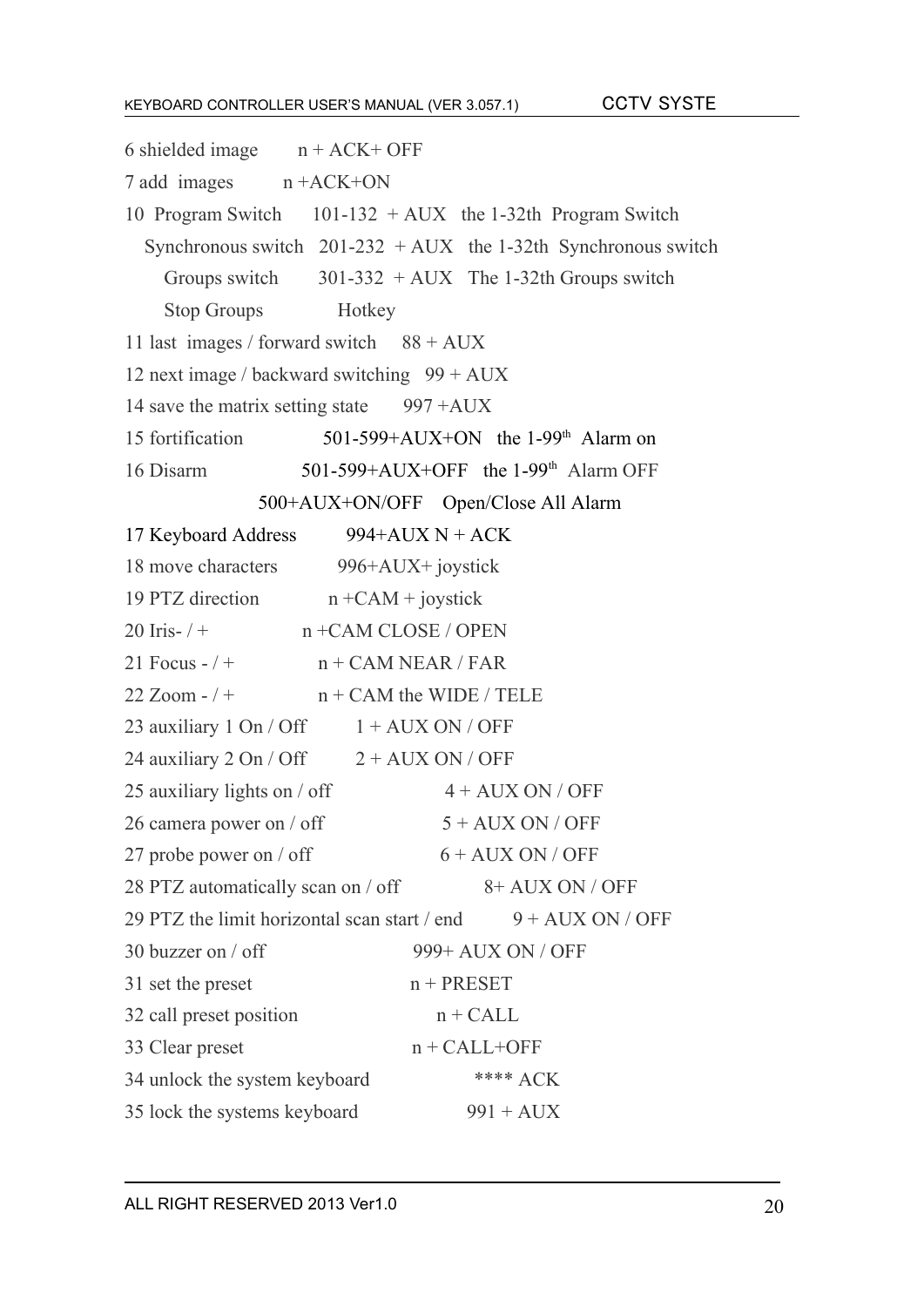<sup>K</sup>EYBOARD CONTROLLER USER'S MANUAL (VER 3.057.1) CCTV SYSTE

| 36 enter the menu programming   | $6+$ AUX                   |
|---------------------------------|----------------------------|
| 37 exit programming             | $0 + \text{AUX}$           |
| 38 keyboard password protection | $991 + \text{AUX}$         |
| 39 change keyboard password     | $990 + \text{AUX}$         |
| 40 keyboard menu                | $995 + \text{AUX}$         |
| 41 change keyboard Site number  | $N + Press$ "AUX" 5 second |
| 42 restore factory settings     | $5678 + \text{AUX}$        |
| 43 Baud rate: 1200              | $12 + ACK$                 |
| 44 Baud rate: 2400              | $24 + ACK$                 |
| 45 Baud rate: 4800              | $48 + ACK$                 |
| 46 Baud rate: 9600              | $96 + ACK$                 |
| 47 Protocol: PELCO-D            | $44 + ACK$                 |
| 48 Protocol:<br>PELCO-P         | $50 + ACK$                 |

#### **2.11 DVR control:**

Keyboard key is equivalent to the embedded DVR front panel buttons. When the keyboard control the DVR .The function of keyboard key may not be the same for different manufacturers embedded DVR. Specific functions please refer to the table for "buttons and embedded DVR operation. Make sure properly connected embedded DVR, keyboard baud rate and protocol consistent with the embedded DVR. Then it takes effect. There are different DVR connection and operation for different manufacturers and different models. More detailed explanation, refer to different manufacturers instructions.

Press the DVR key ", display the third line will show" DVR: 01 ", followed by numbers" 01 "

 $N +$  [DVR ] (Press "DVR" Key 5 second), Turn to DVR Mode. The screen display the DVR number,

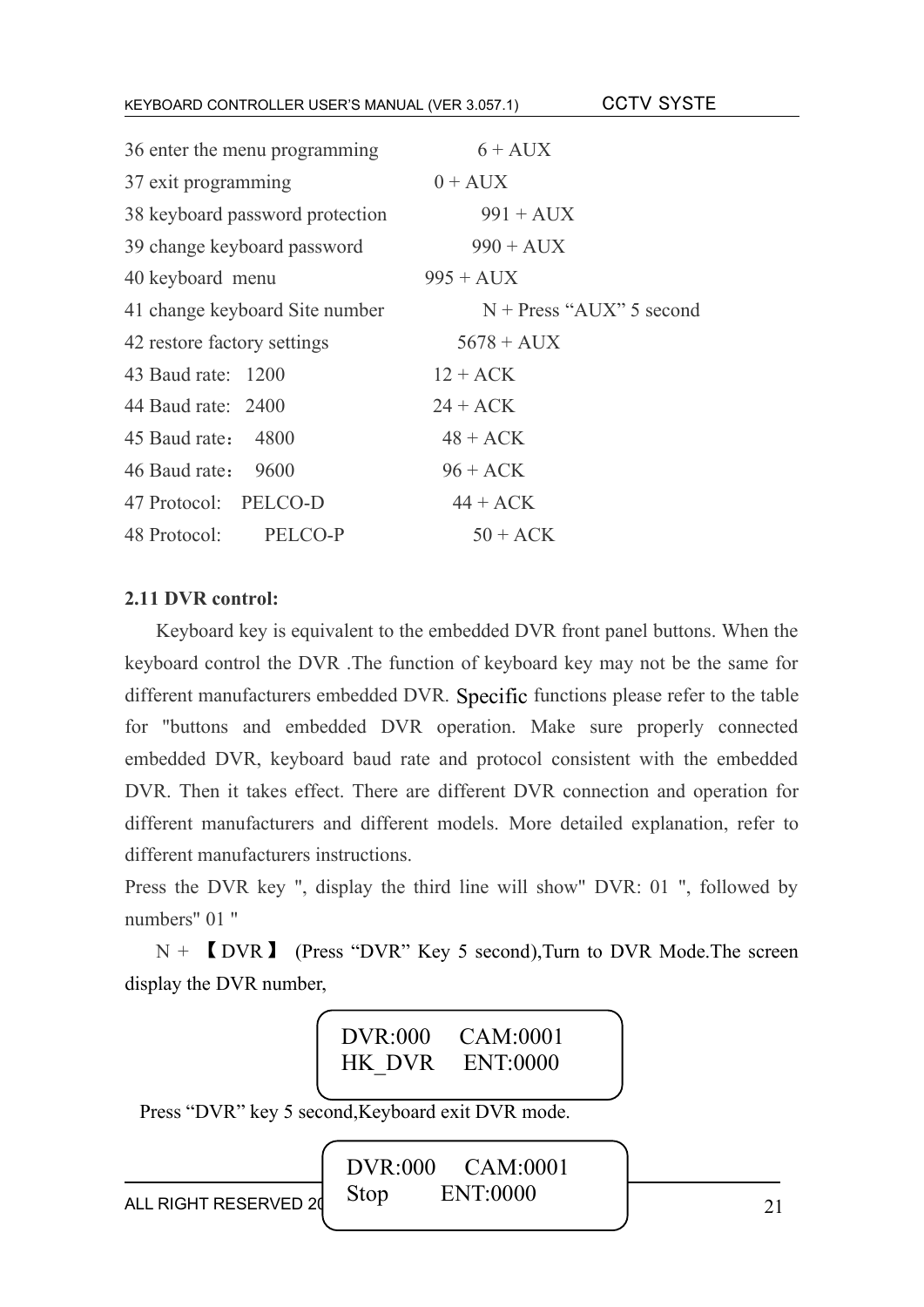Represents the current address controlled embedded DVR.

2.11.1 Set to the, DVR address and serial parameters

2.11.1.1HIKVISION DVR set method:

Main menu => Local Settings => Device No.

 $\Rightarrow$  Serial port settings

No flow control for console

2.11.1.2 Dahua DVR set ting method:

The Main Menu => System Settings => General Settings => Local No.

 $\Rightarrow$  Serial port settings

Serial port function selection: network keyboard

Keyboard control menu user must be canceled

2.11.1.3 the HANBANGGAOKE DVR setting method:

Main menu  $\Rightarrow$  PTZ set  $\Rightarrow$  serial port settings

All set method 8 data bits, stop bits to 1, and the school seizure free. The baud rate is 9600BPS.

2.11.2 Select the address of the DVR Address key + numeric keys, such as the 1st address: " $N + \sim \sim N$  (Press "DVR") Key 5 second)"

2.11.3Select the image of the DVR HIKVISION Dahua press the CAM key + numeric keys, such as choice No. 1: "CAM key  $+$  key  $+$  key". For example: "CAM"+"0"+"1"

2.11.4 Video Monitor

Press  $\{\odot\}$  key, Can control the DVR exit from PLAY, Record state, To the Normal monitor state.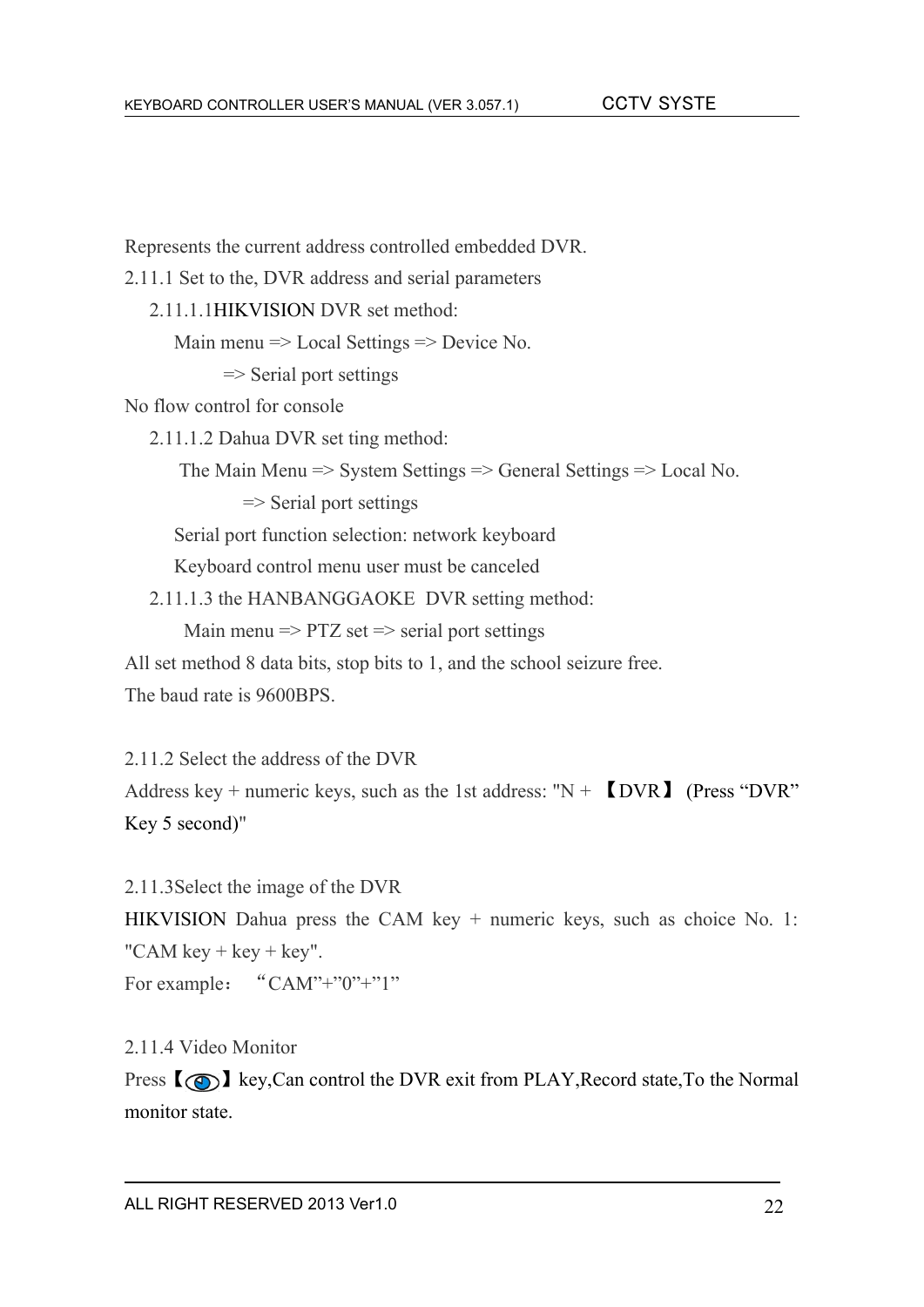#### 2.11.5 Multi-screen

Press  $[\Box]$  key, Can control the DVR to the Multi-screen display mode.

#### 2.11.6 Video Browse

Press 【 图】 key,can control the DVR video switch display, For operator browse.

#### 2.11.7 Video Play,Pause

Press  $\llbracket \ \ \mathbf{H} \ \ \pmb{\}$  key for play the recorded video, In video playing, Press  $\llbracket \ \ \mathbf{H} \ \ \pmb{\}$  can pause this video, if your want to continue, Press  $\llbracket \cdot \cdot \cdot \rrbracket$  can starting paly from this frame.

#### 2.11.8 Video Fast-forward/Fast-backward

Press  $\Box$  Ney for Fast-forward play recorded video, Press  $\Box$  Ney for Fastbackward play recorded video.

#### 2.11.9 Video Home frame/End frame

Press  $\left[\right]$  **K**  $\left[\right]$  key for turn the DVR play the Home frame of recorded video, Press  $\llbracket \bullet \rrbracket$  key for end of this video, Start play next video.

#### 2.11.10 Video Record

Press  $\Box$  key for record the selected camera's video.

#### 2.11.11 Through DVR operation PTZ

When you need to operate PTZ, press the **[Ptz]** keys. Corresponding control PTZ function keys on the keyboard,Focus,Zoom,Call preset,Pan/titl.

To be effective. To exit the PTZ control, for Dahua press multi-screen key for Haikang, press 【Esc】 key, "In this case, the control PTZ function keys on the keyboard corresponding recovery to control DVR functionality.

2.11.12 DVR Menu Settings:

Press 【Menu】 key enter the DVR menu setting,In this menu,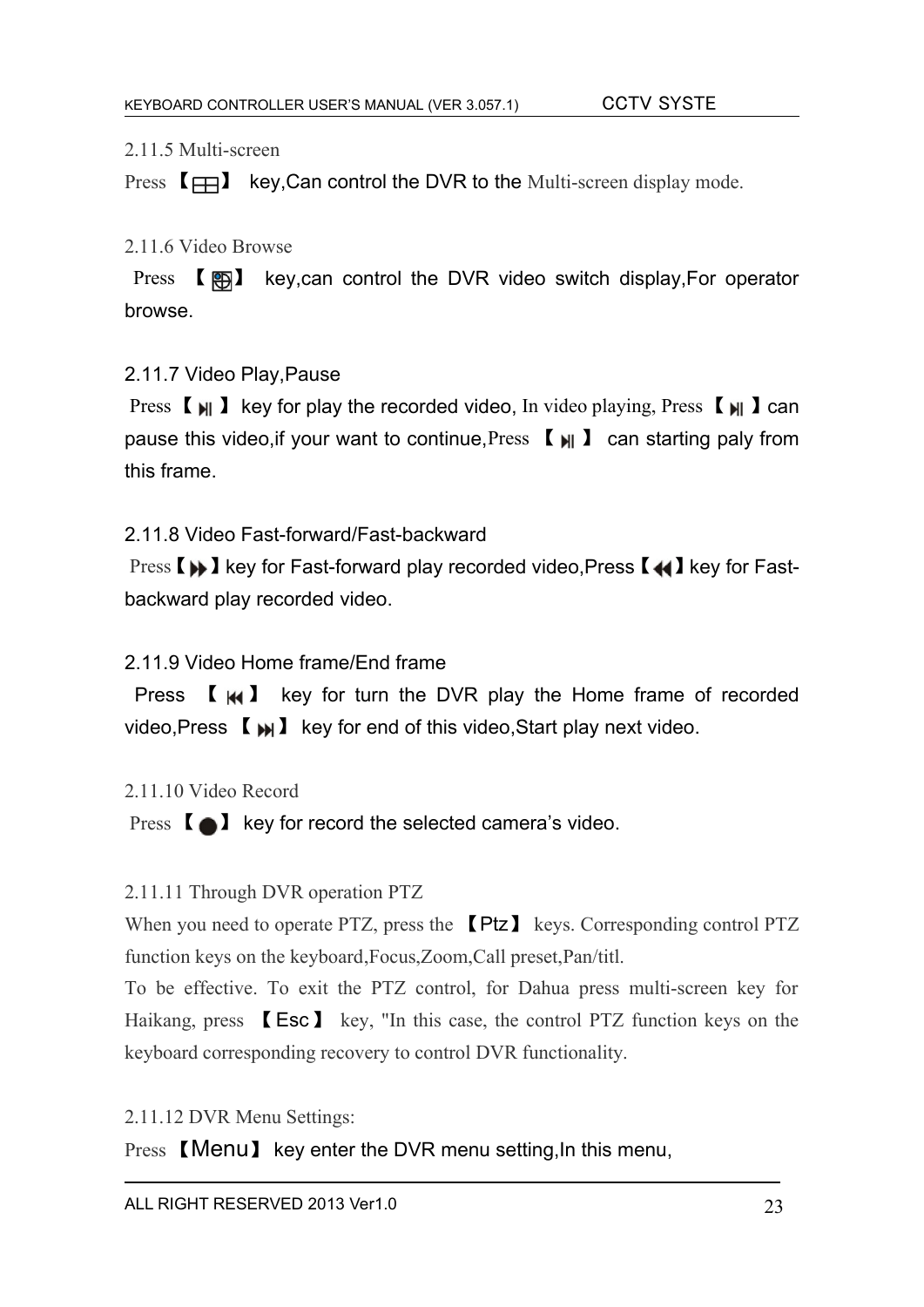12.1 Use joystick move the cursor to the sub-menu, HIKVISION need press 【ARM】 key move the cursor.

12.2 【ENTER】 key confirm this function,Press 【ESC】key cancel this function.

12.3 Press figure key input the menu data.

#### 2.11.13 Exit control DVR

Press 【Dvr】 key,The LCD didn't display DVR words,Keyboard return to normal model,In this case,Can control the camera and switching.

| DVR:001     | CAM: 0000 |
|-------------|-----------|
| <b>STOP</b> | ENT:0001  |
|             |           |

# **Chapter 4** separate control of front-end devices(host mode)

1. Separate control model setting

If the keyboard is not used to control matrix but separate control high-speed dome, the decoder, constant speed dome. keyboard should be set to host mode When the power is turned on and the keyboard in working condition, enter "995"<sup>+"</sup> AUX". Operate the joystick up/down choose the sub-menu, press the 【ON】 key enter the sub-menu, Press the  $[ON]$  key save the settings and EXIT this submenu,Press 【OFF】key didn't save the settings and EXIT,Return to the last menu.In the Main Menu,choose the 【EXIT】,Press 【ON】key exit menu,Setting complete.

1. Selected front PTZ camera l, PTZ decoder (hereinafter referred to as the frontend equipment) address:

 $N + CAM$ 

For example: To control the front-end device of the address 5":

1. "5" to press the number keys, the keyboard input area 0005

2. Press CAM